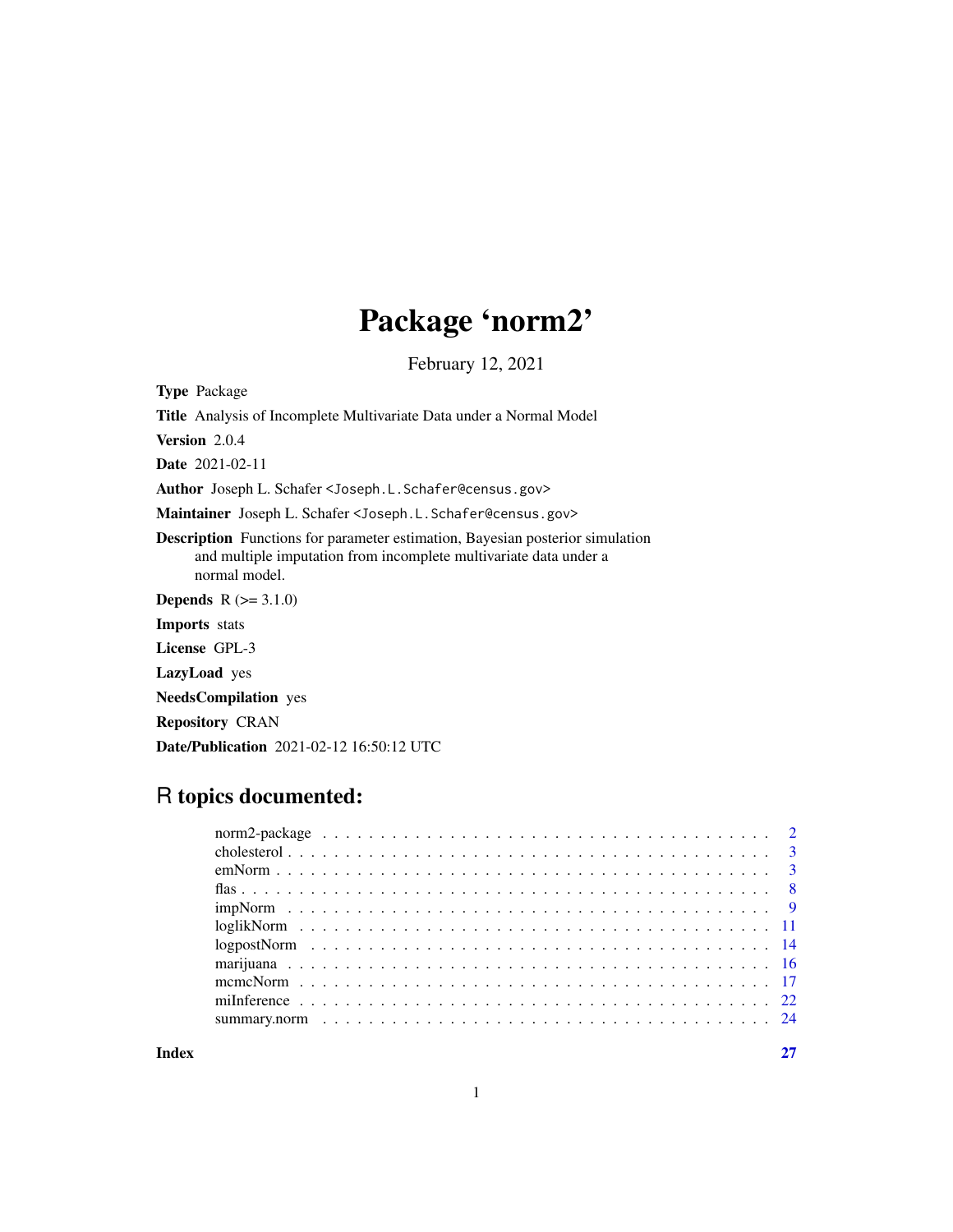#### <span id="page-1-1"></span>**Description**

Functions for estimation and multiple imputation from incomplete multivariate data under a normal model

## Details

The norm2 package provides functions for analyzing incomplete multivariate data using techniques and algorithms described by Schafer (1997). The name of this package derives from the assumed model for the complete data, which is a multivariate normal model. The major functions are:

| emNorm      | EM algorithm estimating model parameters                    |
|-------------|-------------------------------------------------------------|
| mcmcNorm    | MCMC algorithm for simulating parameters and missing values |
| impNorm     | Simulate or predict missing values                          |
| loglikNorm  | Loglikelihood function                                      |
| logpostNorm | Log-posterior density function                              |
| miInference | Combine results from analyses after multiple imputation     |

The package also includes three datasets:

| cholesterol | Cholesterol levels for heart-attack patients |
|-------------|----------------------------------------------|
| flas        | Foreign Language Attitude Scale              |
| marijuana   | Changes in heart rate after marijuana use    |

#### Note

Fortran source code written by the author for a much earlier version called norm was ported to an R package by Alvaro A. Novo and distributed through the Comprehensive R Archive Network (CRAN). The old package norm is still available on CRAN, but it has some major limitations (e.g., it does not work reliably when the number of variables exceeds 30) and the author does not recommend its use.

## Author(s)

Joseph L. Schafer <Joseph.L.Schafer@census.gov>

Maintainer: Joseph L. Schafer <Joseph.L.Schafer@census.gov>

## References

Schafer, J.L. (1997) *Analysis of Incomplete Multivariate Data*. London: Chapman & Hall/CRC Press.

For more information about functions in norm2, see *User's Guide for* norm2 in the library subdirectory doc.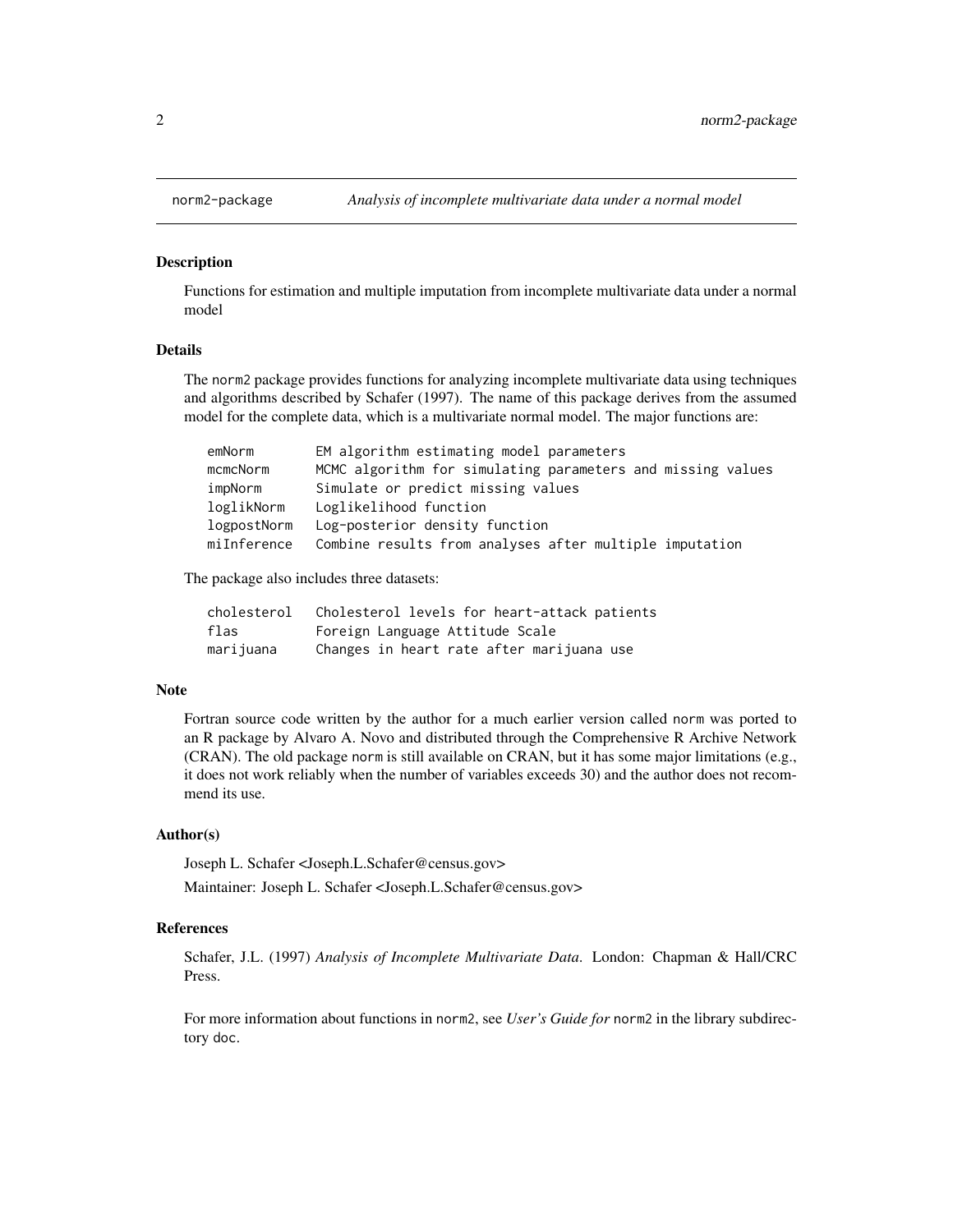<span id="page-2-0"></span>

## Description

This dataset reports cholesterol levels for 28 patients treated at a Pennsylvania medical center. All patients have cholesterol recorded on day 2 and day 4 after attack, but some have missing values on day 14. These data were analyzed by Schafer (1997, Chap. 5).

### Usage

data(cholesterol)

## Format

a data frame with 28 rows and 3 variables:

- Y1 cholesterol 2 days after heart attack.
- Y2 cholesterol 4 days after heart attack.
- Y3 cholesterol 14 days after heart attack.

### Source

Ryan, B.F. and Joiner, B.L. (1994) *Minitab Handbook* (Third edition). Belmont, CA: Wadsworth.

### References

Schafer, J.L. (1997) *Analysis of Incomplete Multivariate Data*. London: Chapman & Hall/CRC Press.

For example analyses of this dataset using functions in the norm2 package, see the manual *NORM Package for R, Version 2* in the library subdirectory doc.

<span id="page-2-1"></span>emNorm *EM algorithm for incomplete multivariate normal data*

## Description

Computes maximum likelihood estimates and posterior modes from incomplete multivariate data under a normal model.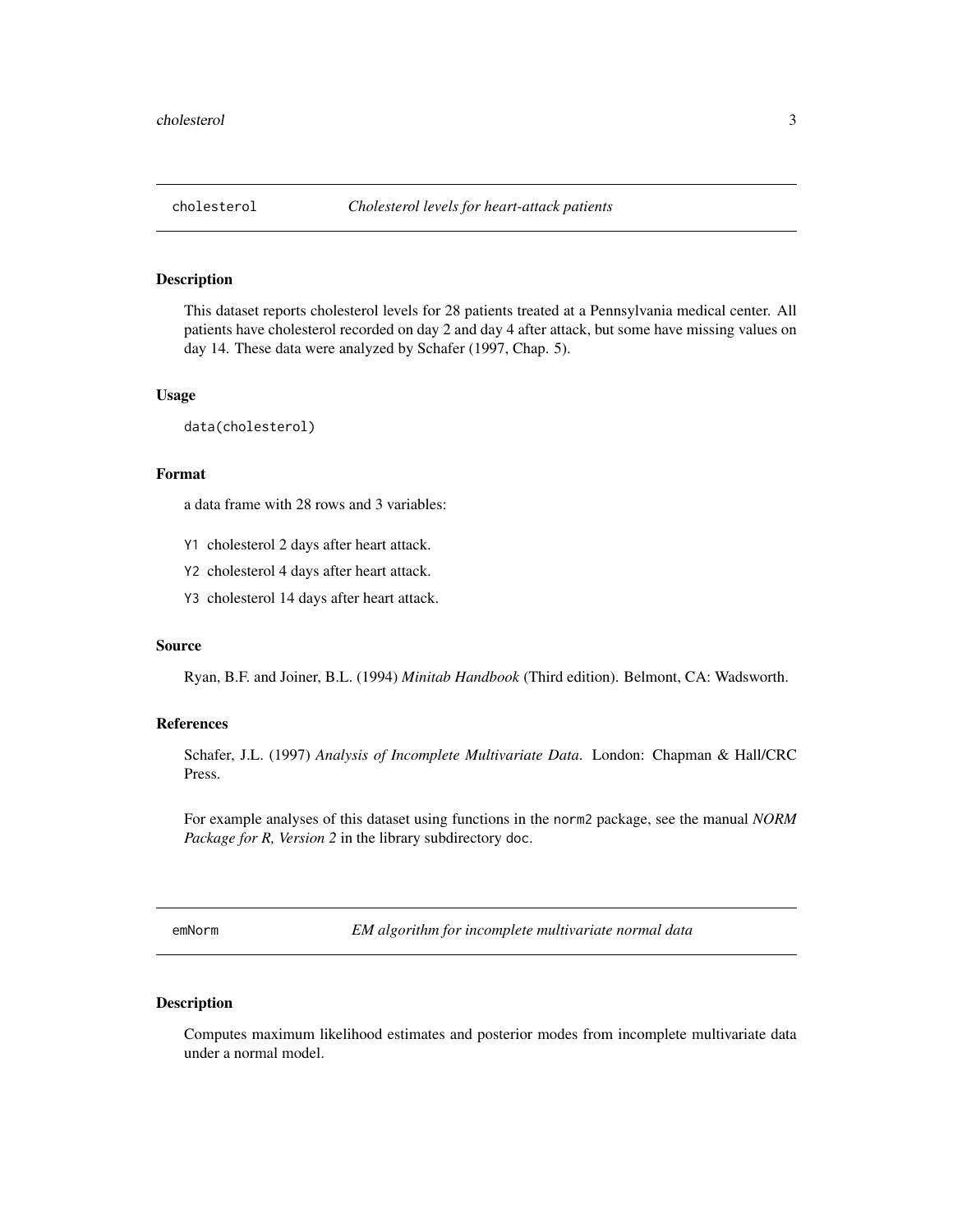## <span id="page-3-0"></span>Usage

```
emNorm(obj, ...)
## Default S3 method:
emNorm(obj, x = NULL, intercept = TRUE,iter.max = 1000, criterion = NULL, estimate.worst = TRUE,
  prior = "uniform", prior.df = NULL, prior.sscp = NULL,
  starting.values = NULL, ...)
## S3 method for class 'formula'
emNorm(formula, data, iter.max = 1000,
  criterion = NULL, estimate.worst = TRUE, prior = "uniform",
  prior.df = NULL, prior.sscp = NULL, starting.values = NULL, ...)
## S3 method for class 'norm'
emNorm(obj, iter.max = 1000,
  criterion = obj$criterion, estimate.worst = obj$estimate.worst,
  prior = obj$prior, prior.df = obj$prior.df,
  prior.sscp = obj$prior.sscp, starting.values = obj$param, ...)
```
#### Arguments

| obj       | an object used to select a method. It may be y, a numeric matrix, vector or<br>data frame containing response variables to be modeled as multivariate normal.<br>Missing values (NAs) are allowed. If y is a data frame, any factors or ordered<br>factors will be replaced by their internal codes, and a warning will be given.<br>Alternatively, this first argument may be a formula as described below, or an<br>object of class "norm" resulting from a call to emNorm or mcmcNorm; see DE-<br>TAILS. |
|-----------|-------------------------------------------------------------------------------------------------------------------------------------------------------------------------------------------------------------------------------------------------------------------------------------------------------------------------------------------------------------------------------------------------------------------------------------------------------------------------------------------------------------|
| X         | a numeric matrix, vector or data frame of covariates to be used as model pre-<br>dictors. Missing values (NA's) are not allowed. If x is a matrix, it must have the<br>same number of rows as y. If x is a data frame, any factors or ordered factors will<br>be replaced by their internal codes, and a warning is given. If NULL, it defaults<br>to $x = \text{rep}(1, \text{now}(y))$ , an intercept-only model.                                                                                         |
| intercept | if TRUE, then a column of 1's is appended to x. Ignored if $x = NULL$ .                                                                                                                                                                                                                                                                                                                                                                                                                                     |
| formula   | an object of class "formula" (or one that can be coerced to that class): a sym-<br>bolic description of the model which is provided in lieu of y and x. The details<br>of model specification are given under DETAILS.                                                                                                                                                                                                                                                                                      |
| data      | an optional data frame, list or environment (or object coercible by as, data, frame<br>to a data frame) containing the variables in the model. If not found in data,<br>the variables are taken from environment (formula), typically the environment<br>from which emnorm is called.                                                                                                                                                                                                                       |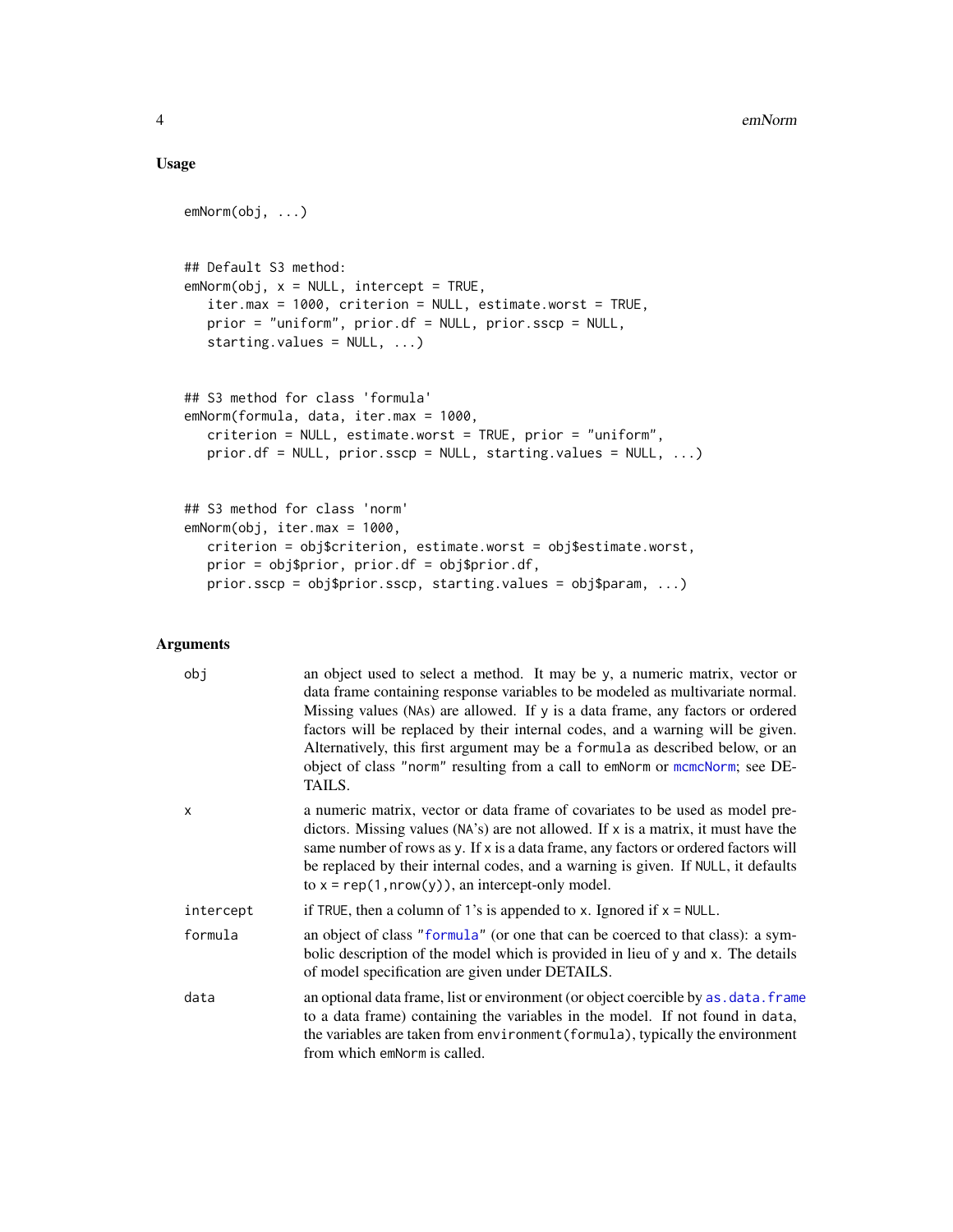#### <span id="page-4-0"></span>emNorm 5

| iter.max        | maximum number of iterations to be performed. Each iteration consists of an<br>Expectation or E-step followed by a Maximization or M-step. The procedure<br>halts if it has not converged by this many iterations.                |  |
|-----------------|-----------------------------------------------------------------------------------------------------------------------------------------------------------------------------------------------------------------------------------|--|
| criterion       | convergence criterion. The procedure halts if the maximum relative change in<br>all parameters from one iteration to the next falls below this value. If NULL, then<br>the default criterion of 1e-05 is used.                    |  |
|                 | estimate.worst if TRUE, then upon convergence of the EM algorithm, a procedure is attempted<br>to numerically estimate the worst fraction of missing information and the worst<br>linear function of the parameters; see DETAILS. |  |
| prior           | should be "uniform", "jeffreys", "ridge" or "invwish". If "ridge" then<br>prior.df must be supplied. If "invwish" then prior.df and prior.sscp<br>must be supplied. For more information, see DETAILS.                            |  |
| prior.df        | prior degrees of freedom for a ridge (prior="ridge") or inverted Wishart (prior="invwish")<br>prior.                                                                                                                              |  |
| prior.sscp      | prior sums of squares and cross-products (SSCP) matrix for an inverted Wishart<br>prior (prior="invwish").                                                                                                                        |  |
| starting.values |                                                                                                                                                                                                                                   |  |
|                 | optional starting values for the model parameters. This must be a list with two<br>named components, beta and sigma, which are numeric matrices with correct<br>dimensions; see DETAILS.                                          |  |
| .               | values to be passed to the methods.                                                                                                                                                                                               |  |

## Details

There are three different ways to specify the data and model when calling emNorm:

- by directly supplying as the initial argument a matrix of numeric response variables y, along with an optional matrix of predictor variables x;
- by supplying a model specification formula, along with an optional data frame data; or
- by supplying an object of class "norm", which was produced by an earlier call to emNorm or [mcmcNorm](#page-16-1).

In the first case, the matrix  $y$  is assumed to have a multivariate normal linear regression on  $x$ with coefficients beta and covariance matrix sigma, where dim(beta)=c(ncol(x),ncol(y)) and  $dim(sigma) = c(ncol(y),ncol(y))$ . Missing values NA are allowed in y but not in x.

In the second case, formula is a formula for a (typically multivariate) linear regression model in the manner expected by  $\text{Im}$ . A formula is given as y  $\sim$  model, where y is either a single numeric variable or a matrix of numeric variables bound together with the function [cbind](#page-0-0). The right-hand side of the formula (everything to the right of  $\sim$ ) is a linear predictor, a series of terms separated by operators +, : or \* to specify main effects and interactions. Factors are allowed on the right-hand side and will enter the model as contrasts among the [levels](#page-0-0). The intercept term 1 is included by default; to remove the intercept, use -1.

In the third case, the initial argument to emNorm is an object of class "norm" returned by a previous call to emNorm or [mcmcNorm](#page-16-1). The value of the parameters carried in this object (the estimates from the last iteration of EM or the simulated values from the last iteration of MCMC) will be used as the starting values. This can be useful, for example, if a previous run of EM did not converge by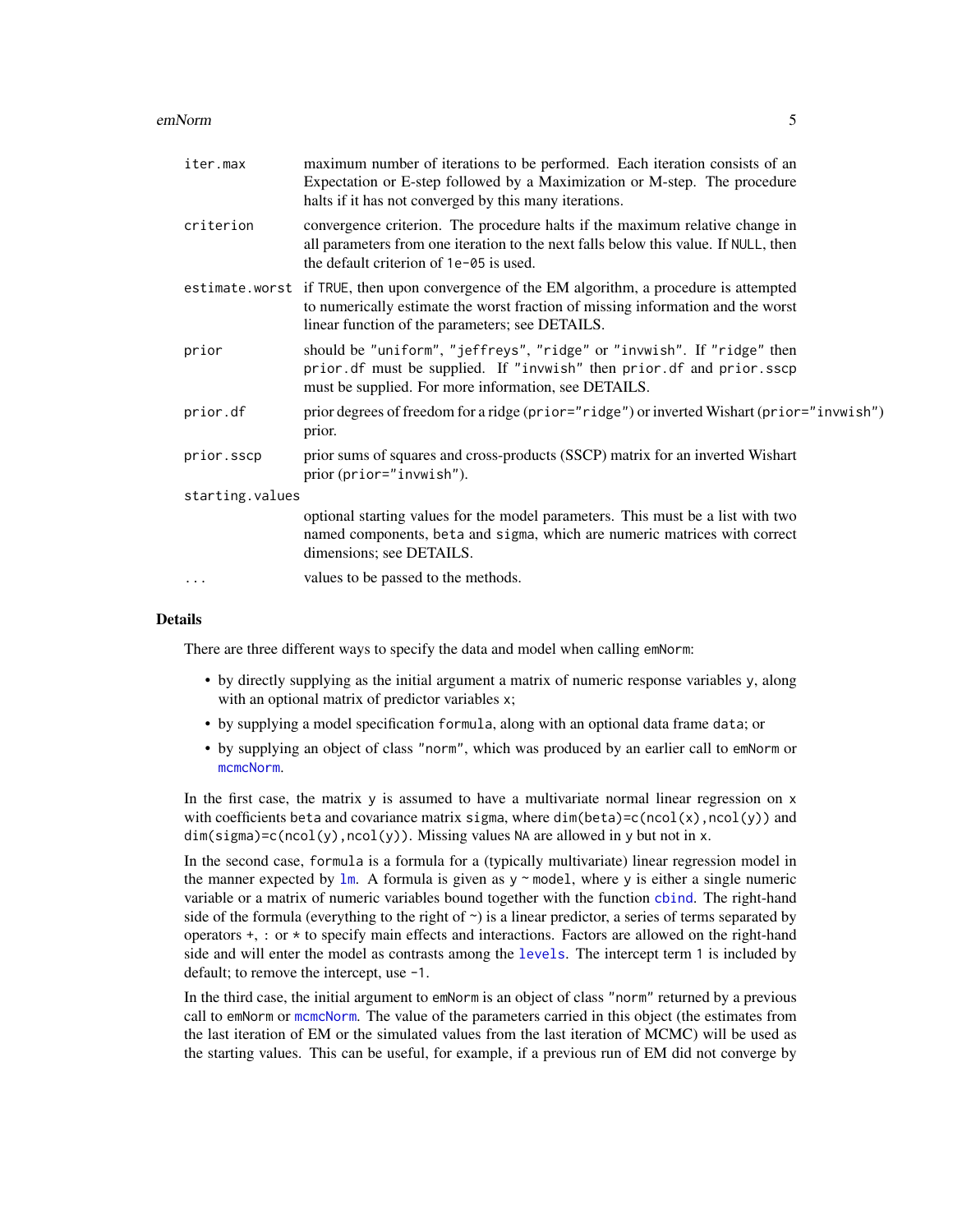<span id="page-5-0"></span>max.iter iterations. Supplying the result from that EM run as the sole argument to emNorm allows the algorithm to continue from where it was halted.

If prior="uniform" (the default), the EM algorithm computes a maximum-likelihood estimate for the parameters beta and sigma; otherwise it computes a posterior mode.

If prior="invwish" then an inverted Wishart prior distribution is applied to sigma with hyperparameters prior. df (a scalar) and prior. sscp (a symmetric, positive definite matrix of the same dimension as sigma). Using the device of imaginary results, we can interpret prior.sscp/prior.df as a prior guess for sigma, and prior.df as the prior degrees of freedom on which this guess is based.

The usual noninformative prior for the normal regression model (prior="jeffreys") is equivalent to the inverted Wishart density with prior. df equal to 0 and prior. sscp equal to a matrix of  $0$ 's.

The ridge prior (prior="ridge") is a special case of the inverted Wishart (Schafer, 1997). The prior guess for sigma is a diagonal matrix with diagonal elements estimated by regressing the observed values in each column of y on the corresponding rows of x. When prior="ridge", the user must supply a value for prior.df, which determines how strongly the estimated correlations are smoothed toward zero.

If estimate.worst, then upon convergence, a procedure is run to numerically estimate the worst fraction of missing information and the worst linear function of the parameters. The worst fraction of missing information is closely related to EM's convergence rate. Values near one correspond to slow convergence, and values near zero indicate fast convergence. If there are no missing values in the response variables, the worst fraction of missing information is exactly zero, and EM converges after one step from any starting values. The worst linear function is a linear combination of the parameters (elements of beta and sigma) for which the rate of missing information is highest.

For details of the EM algorithm, see the manual distributed with the norm2 package in the library subdirectory doc.

### Value

a list whose class attribute has been set to "norm". This object may be passed as the first argument in subsequent calls to emNorm, [mcmcNorm](#page-16-1), [impNorm](#page-8-1), [loglikNorm](#page-10-1) or [logpostNorm](#page-13-1). The object also carries the original data and specifies the prior distribution, so that these do not need to be provided again.

To see a summary of this object, use the generic function summary, which passes the object to [summary.norm](#page-23-1).

Components of the list may also be directly accessed and examined by the user. Components which may be of interest include:

| iter      | number of EM iterations actually performed.                                                                                                                                                                     |
|-----------|-----------------------------------------------------------------------------------------------------------------------------------------------------------------------------------------------------------------|
| rel.diff  | maximum relative difference between the parameters the last two iterations.                                                                                                                                     |
| converged | logical value indicating whether the algorithm converged by iter iterations.<br>Will be TRUE if rel.diff<=criterion.                                                                                            |
| loglik    | a numeric vector of length iter reporting the logarithm of the observed-data<br>likelihood function at the start of each iteration. If prior="uniform" then the<br>loglikelihood values will be non-decreasing. |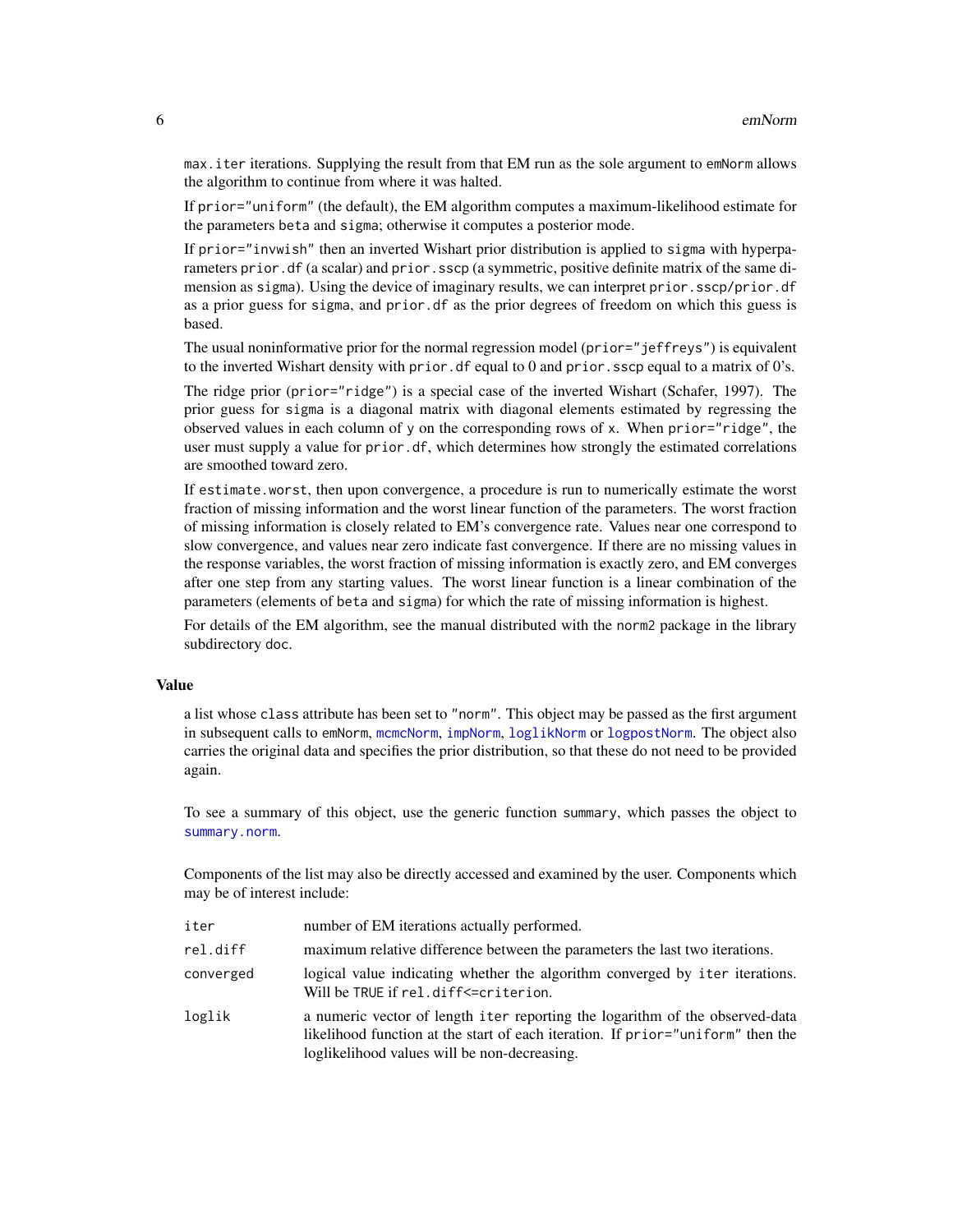#### <span id="page-6-0"></span>emNorm 2008 and 2008 and 2008 and 2008 and 2008 and 2008 and 2008 and 2008 and 2008 and 2008 and 2008 and 2008

| logpost        | a numeric vector of length iter reporting the logarithm of the observed-data<br>posterior density function at the start of each iteration. The log-posterior den-<br>sity values will be non-decreasing. If prior="uniform" then the log-posterior<br>density and loglikelihood will be identical. |
|----------------|----------------------------------------------------------------------------------------------------------------------------------------------------------------------------------------------------------------------------------------------------------------------------------------------------|
| param          | a list with elements beta and sigma containing the estimated parameters after<br>the final iteration of EM. This may be supplied as starting values to emNorm or<br>mcmcNorm, or as an argument to impNorm, loglikNorm or logpostNorm.                                                             |
| miss.patt      | logical matrix with $ncol(y)$ columns reporting the missingness patterns seen<br>in y. Each row of miss patt corresponds to a distinct missingness pattern,<br>with TRUE indicating that the y-variable is missing and FALSE indicating that the<br>y-variable is observed.                        |
| miss.patt.freq | integer vector of length nrow (miss.patt) indicating, for each missingness pat-<br>tern, the number of cases or rows of y having that pattern.                                                                                                                                                     |
| which.patt     | integer vector of length $nrow(y)$ indicating the missingness pattern for each row<br>of y. Thus is. na( $y[i,]$ ) is the same thing as miss. patt[which. patt[i],].                                                                                                                               |

## Author(s)

Joe Schafer <Joseph.L.Schafer@census.gov>

## References

Schafer, J.L. (1997) *Analysis of Incomplete Multivariate Data*. London: Chapman & Hall/CRC Press.

For more information about this function and other functions in [norm2](#page-1-1), see the manual *NORM Package for R, Version 2* in the library subdirectory doc.

## See Also

[mcmcNorm](#page-16-1), [summary.norm](#page-23-1), [impNorm](#page-8-1), [loglikNorm](#page-10-1), [logpostNorm](#page-13-1)

#### Examples

```
## run EM for marijuana data with strict convergence criterion
data(marijuana)
result <- emNorm(marijuana, criterion=1e-06)
```

```
## re-run with ridge prior and examine results
result <- emNorm(marijuana, prior="ridge", prior.df=0.5)
summary(result)
```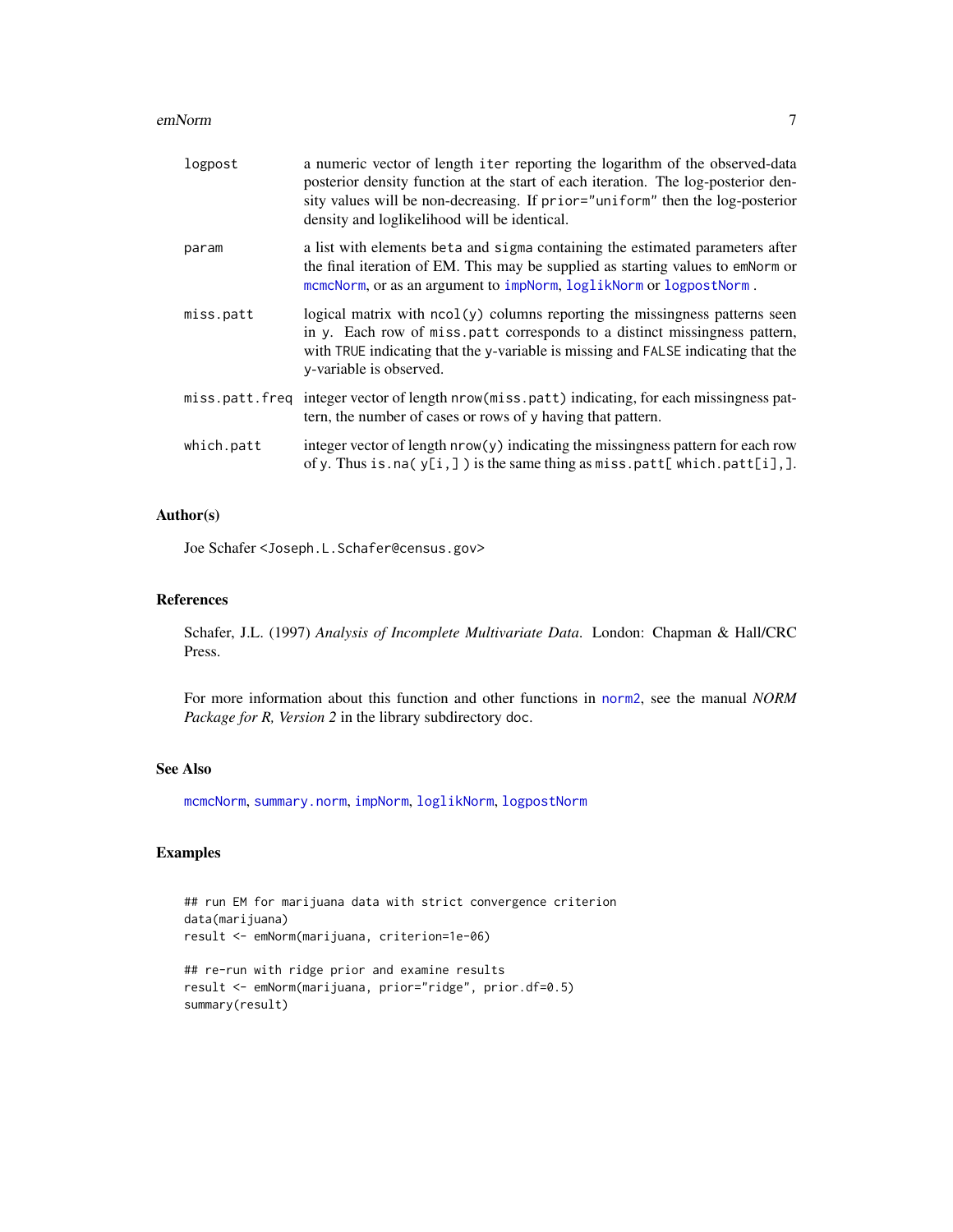## Description

This dataset comes from a study to evaluate the reliability of the Foreign Lanuage Attitude Scale, an instrument for predicting success in the study or foreign languages (Raymond and Roberts, 1983). The questionnaire was given to 279 students enrolled in four different language courses (French, German, Spanish, Russian) at Penn State University. This dataset includes FLAS score, final grade in the course, and other variables for predicting achievement. These data were analyzed by Schafer (1997, Chap. 6).

## Usage

data(flas)

## Format

a data frame with 279 rows and 14 variables:

- LAN2 1=Spanish, 0=other.
- LAN3 1=German, 0=other.
- LAN4 1=Russian, 0=other.
- AGE age group (1=less than  $20$ ,  $2=20+$ ).
- PRI number of prior foreign language courses (1=none, 2=1-2, 3=3+).
- SEX 0=male, 1=female
- MLAT Modern Language Aptitude Test
- FLAS Foreign Language Attitude Scale
- SATV Scholastic Aptitude Test, verbal score
- SATM Scholastic Aptitude Test, math score
- ENG score on Penn State English placement exam
- HGPA high school grade point average
- CGPA current college grade point average
- GRD final grade in foreign language course  $(1=B \text{ or lower}, 2=A)$

## Source

Schafer, J.L. (1997) *Analysis of Incomplete Multivariate Data*. London: Chapman & Hall/CRC Press.

<span id="page-7-0"></span>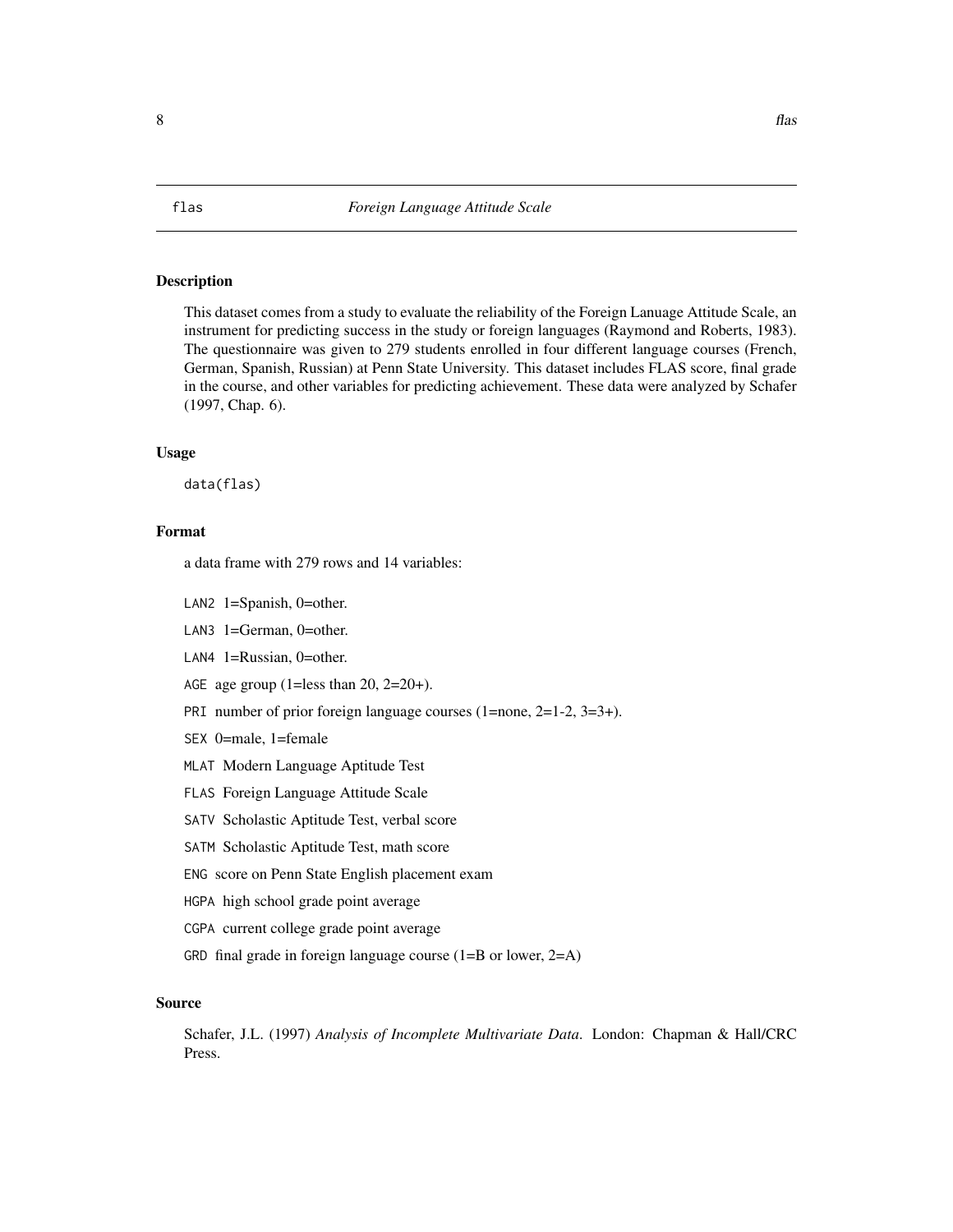#### <span id="page-8-0"></span>impNorm 9

## References

Raymond, M.R. and Roberts, D.M. (1983) Development and validation of a foreign language attitude scale. *Educational and Psychological Measurement*, 43, 1239-1246.

For example analyses of this dataset using functions in the norm2 package, see the manual *NORM Package for R, Version 2* in the library subdirectory doc.

<span id="page-8-1"></span>impNorm *Imputation and prediction for incomplete multivariate normal data*

## Description

Simulates or predicts missing values from their predictive distribution given the observed data under a normal model with fixed parameters.

## Usage

```
impNorm(obj, ...)
## Default S3 method:
impNorm(obj, x = NULL, intercept = TRUE, param,seeds = NULL, method = "random", ...)
## S3 method for class 'formula'
impNorm(formula, data, param,
   seeds = NULL, method = "random", ...)
## S3 method for class 'norm'
impNorm(obj, param = obj$param, seeds = NULL,
   method = "random", ...)
```
#### Arguments

obj an object used to select a method. It may be y, a numeric matrix, vector or data frame of responses to be modeled as normal. Missing values (NAs) are allowed. If y is a data frame, any factors or ordered factors will be replaced by their internal codes, and a warning will be given. Alternatively, this first argument may be an object of class "norm" resulting from a call to emNorm or [mcmcNorm](#page-16-1); see DETAILS.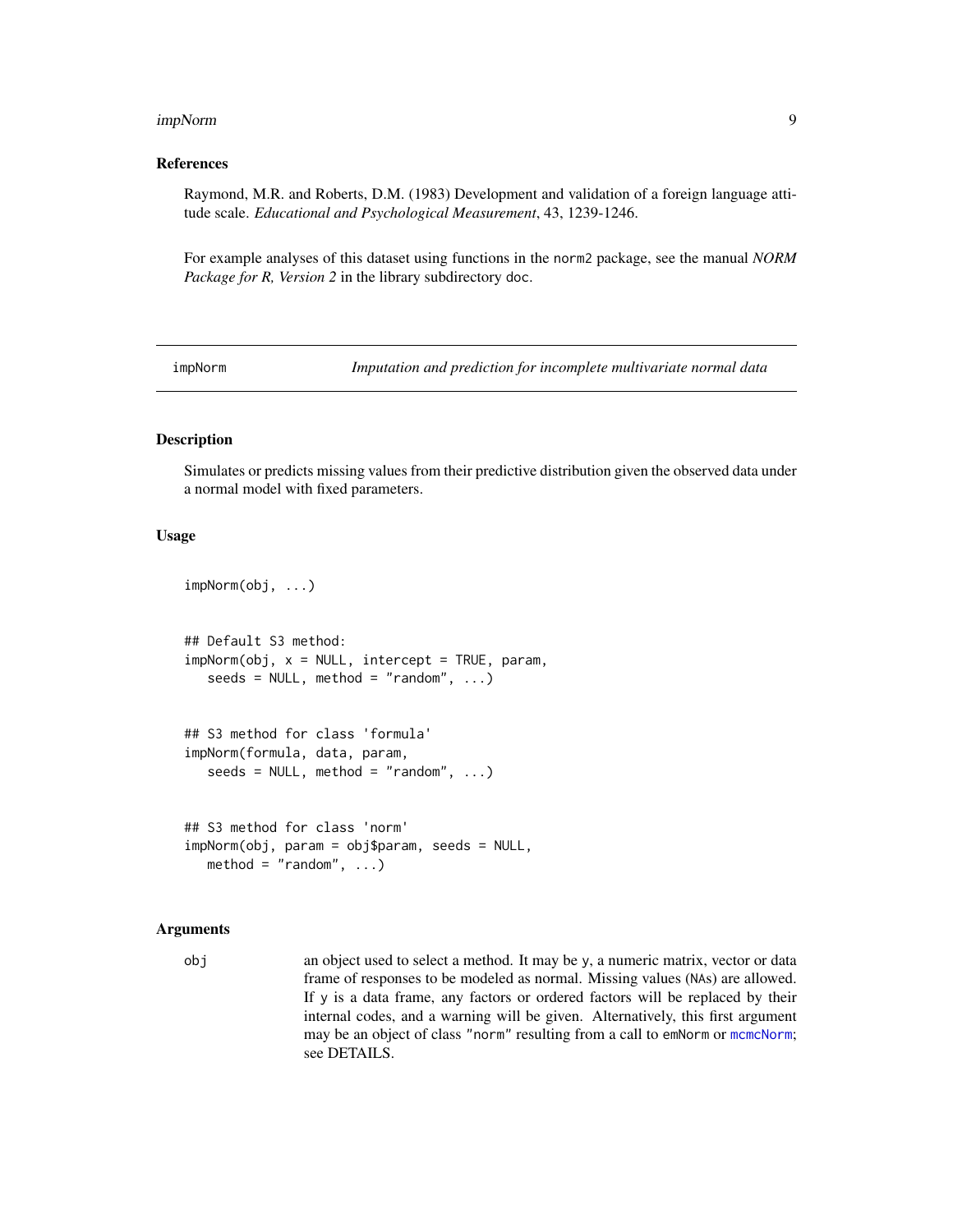<span id="page-9-0"></span>

| X         | a numeric matrix, vector or data frame of covariates to be used as predictors for<br>y. Missing values (NA's) are not allowed. If x is a matrix, it must have the same<br>number of rows as y. If x is a data frame, any factors or ordered factors are<br>replaced by their internal codes, and a warning is given. If NULL, it defaults to x<br>$= rep(1, nrow(y)),$ an intercept-only model. |
|-----------|-------------------------------------------------------------------------------------------------------------------------------------------------------------------------------------------------------------------------------------------------------------------------------------------------------------------------------------------------------------------------------------------------|
| intercept | if TRUE, then a column of 1's is appended to x. Ignored if $x = NULL$ .                                                                                                                                                                                                                                                                                                                         |
| formula   | an object of class "formula" (or one that can be coerced to that class): a sym-<br>bolic description of the model which is provided in lieu of y and x. The details<br>of model specification are given under DETAILS.                                                                                                                                                                          |
| data      | an optional data frame, list or environment (or object coercible by as . data. frame<br>to a data frame) containing the variables in the model. If not found in data,<br>the variables are taken from environment (formula), typically the environment<br>from which impNorm is called.                                                                                                         |
| param     | assumed values for the model parameters. This must be a list with two named<br>components, beta and sigma, which are numeric matrices with correct dimen-<br>sions. In most circumstances, the parameter values will be obtained from a run<br>of emNorm or mcmcNorm; see DETAILS.                                                                                                              |
| seeds     | two integers to initialize the random number generator; see DETAILS.                                                                                                                                                                                                                                                                                                                            |
| method    | if "random", the missing values in each row of y will be simulated from their<br>joint predictive distribution given x and the observed values in y. If "predict",<br>missing values will be replaced by regression predictions given the observed<br>values. See DETAILS.                                                                                                                      |
|           | values to be passed to the methods.                                                                                                                                                                                                                                                                                                                                                             |

## Details

This function is used primarily in conjunction with [mcmcNorm](#page-16-1) to draw multiple imputations by the multiple-chain method. In those instances, the simplest way to call impNorm is to provide an object of class "norm" as its first argument, where that object is the result of a call to mcmcNorm. The parameter values stored in that object will then be passed to impNorm automatically.

Alternatively, one may call impNorm by providing as the first argument y, a vector or matrix of data to be modeled as normal, and an optional vector or matrix of predictors x. Missing values NA are allowed in y but not in x.

A third way to call impNorm is to provide formula, a formula for a (typically multivariate) linear regression model in the manner expected by  $\text{lm}$  $\text{lm}$  $\text{lm}$ . A formula is given as y  $\sim$  model, where y is either a single numeric variable or a matrix of numeric variables bound together with the function [cbind](#page-0-0). The right-hand side of the formula (everything to the right of  $\sim$ ) is a linear predictor, a series of terms separated by operators +, : or \* to specify main effects and interactions. Factors are allowed on the right-hand side and will enter the model as contrasts among the [levels](#page-0-0). The intercept term 1 is included by default; to remove the intercept, use -1.

norm2 functions use their own internal random number generator which is seeded by two integers, for example, seeds=c(123,456), which allows results to be reproduced in the future. If seeds=NULL then the function will seed itself with two random integers from R. Therefore, results can also be made reproducible by calling set. seed beforehand and taking seeds=NULL.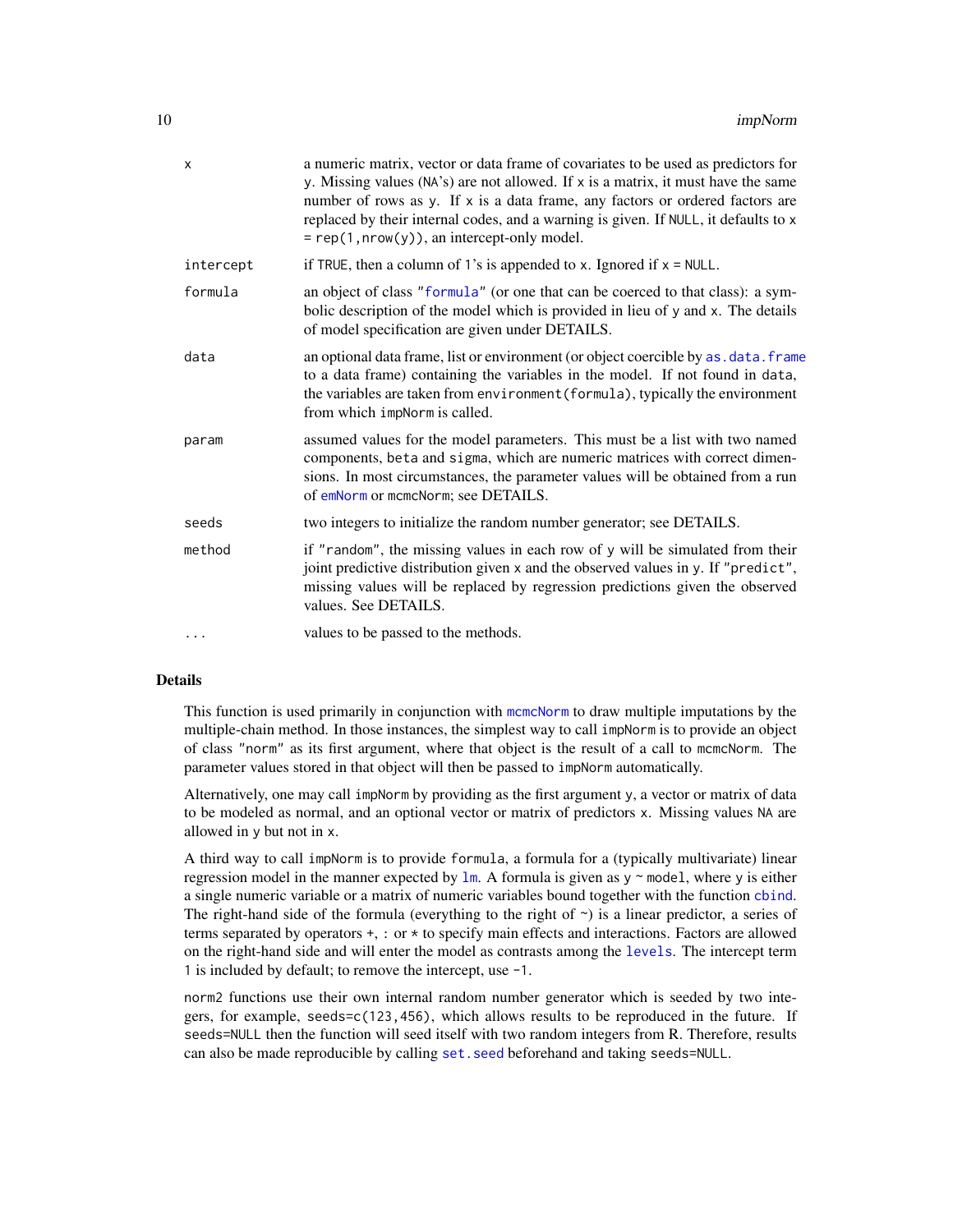## <span id="page-10-0"></span>loglikNorm 11

## Value

a data matrix resembling the original data y, but with NA's replaced by simulated values or predictions.

## Author(s)

Joe Schafer <Joseph.L.Schafer@census.gov>

## References

Schafer, J.L. (1997) *Analysis of Incomplete Multivariate Data*. London: Chapman & Hall/CRC Press.

For more information about this function and other functions in the norm2 package, see *User's Guide for* norm2 in the library subdirectory doc.

## See Also

[emNorm](#page-2-1), [mcmcNorm](#page-16-1)

## Examples

```
## run EM for marijuana data with ridge prior
data(marijuana)
emResult <- emNorm(marijuana, prior="ridge", prior.df=0.5)
## generate 25 multiple imputations by running 25 chains
## of 100 iterations each, starting each chain at the
## posterior mode
set.seed(456)
imp.list <- as.list(NULL)
for(m in 1:25){
  mcmcResult <- mcmcNorm(emResult, iter=100)
  imp.list[[m]] <- impNorm(mcmcResult)}
```
<span id="page-10-1"></span>loglikNorm *Observed-data loglikelikehood for incomplete multivariate normal data*

## Description

Computes the observed-data loglikelihood function at given parameter values for an incomplete dataset under a normal model.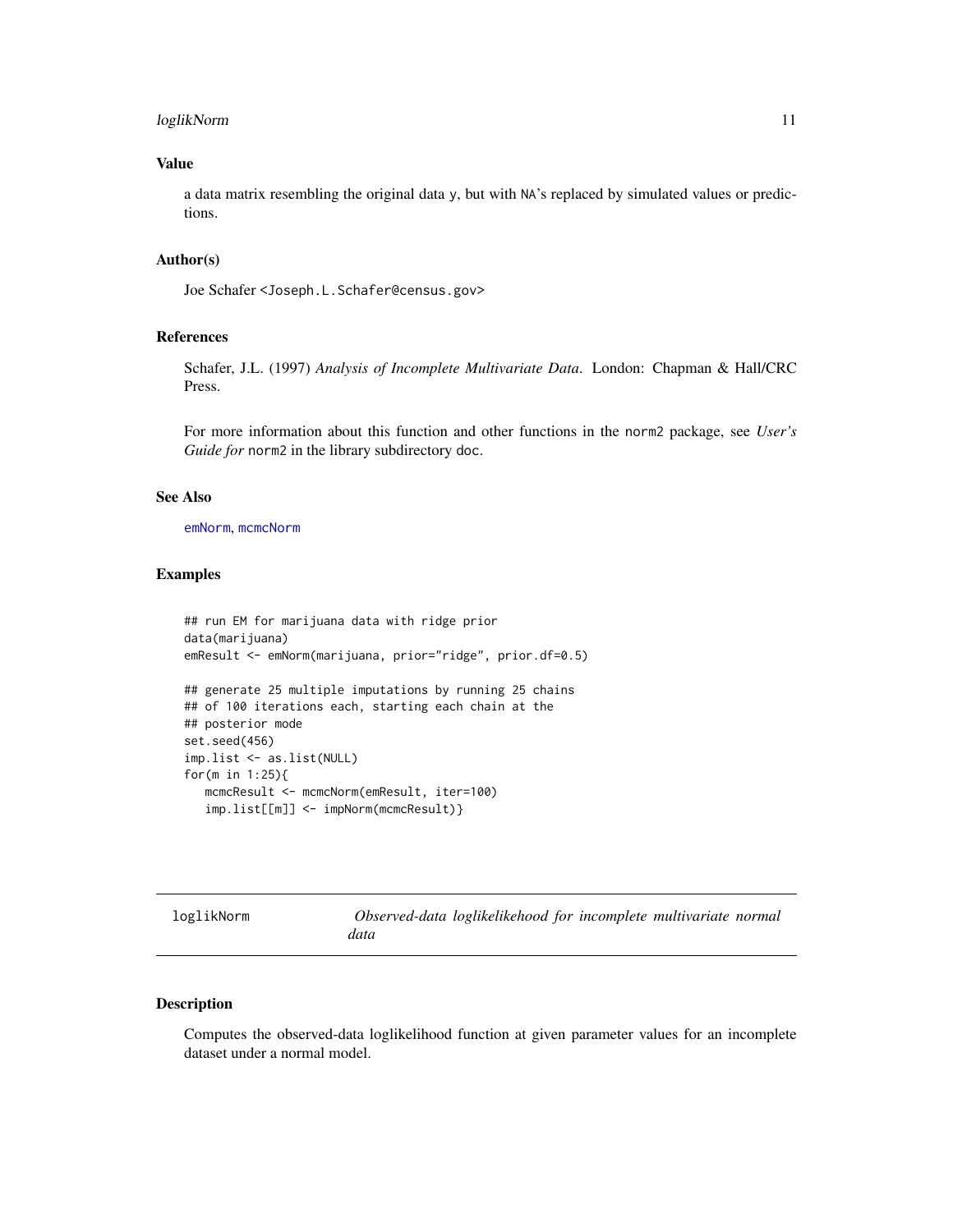## <span id="page-11-0"></span>Usage

```
loglikNorm(obj, ...)
## Default S3 method:
loglikNorm(obj, x = NULL, intercept = TRUE, param, ...)
## S3 method for class 'formula'
loglikNorm(formula, data, param, ...)
## S3 method for class 'norm'
```
loglikNorm(obj, param = obj\$param, ...)

## Arguments

| obj                       | an object used to select a method. It may be y, a numeric matrix, vector or data<br>frame of responses to be modeled as normal. Missing values (NAs) are allowed.<br>If y is a data frame, any factors or ordered factors will be replaced by their<br>internal codes, and a warning will be given. Alternatively, this first argument<br>may be a formula as described below, or an object of class "norm" resulting<br>from a call to emNorm or mcmcNorm; see DETAILS. |
|---------------------------|--------------------------------------------------------------------------------------------------------------------------------------------------------------------------------------------------------------------------------------------------------------------------------------------------------------------------------------------------------------------------------------------------------------------------------------------------------------------------|
| $\boldsymbol{\mathsf{x}}$ | a numeric matrix, vector or data frame of covariates to be used as predictors for<br>y. Missing values (NA's) are not allowed. If x is a matrix, it must have the same<br>number of rows as y. If x is a data frame, any factors or ordered factors are<br>replaced by their internal codes, and a warning is given. If NULL, it defaults to x<br>$= rep(1, nrow(y)),$ an intercept-only model.                                                                          |
| intercept                 | if TRUE, then a column of 1's is appended to x. Ignored if $x = NULL$ .                                                                                                                                                                                                                                                                                                                                                                                                  |
| formula                   | an object of class "formula" (or one that can be coerced to that class): a sym-<br>bolic description of the model which is provided in lieu of y and x. The details<br>of model specification are given under DETAILS.                                                                                                                                                                                                                                                   |
| data                      | an optional data frame, list or environment (or object coercible by as. data. frame<br>to a data frame) containing the variables in the model. If not found in data,<br>the variables are taken from environment (formula), typically the environment<br>from which loglikNorm is called.                                                                                                                                                                                |
| param                     | assumed values for the model parameters. This must be a list with two named<br>components, beta and sigma, which are numeric matrices with correct dimen-<br>sions. In most circumstances, the parameter values will be obtained from a run<br>of emNorm or mcmcNorm; see DETAILS.                                                                                                                                                                                       |
| $\ddots$ .                | values to be passed to the methods.                                                                                                                                                                                                                                                                                                                                                                                                                                      |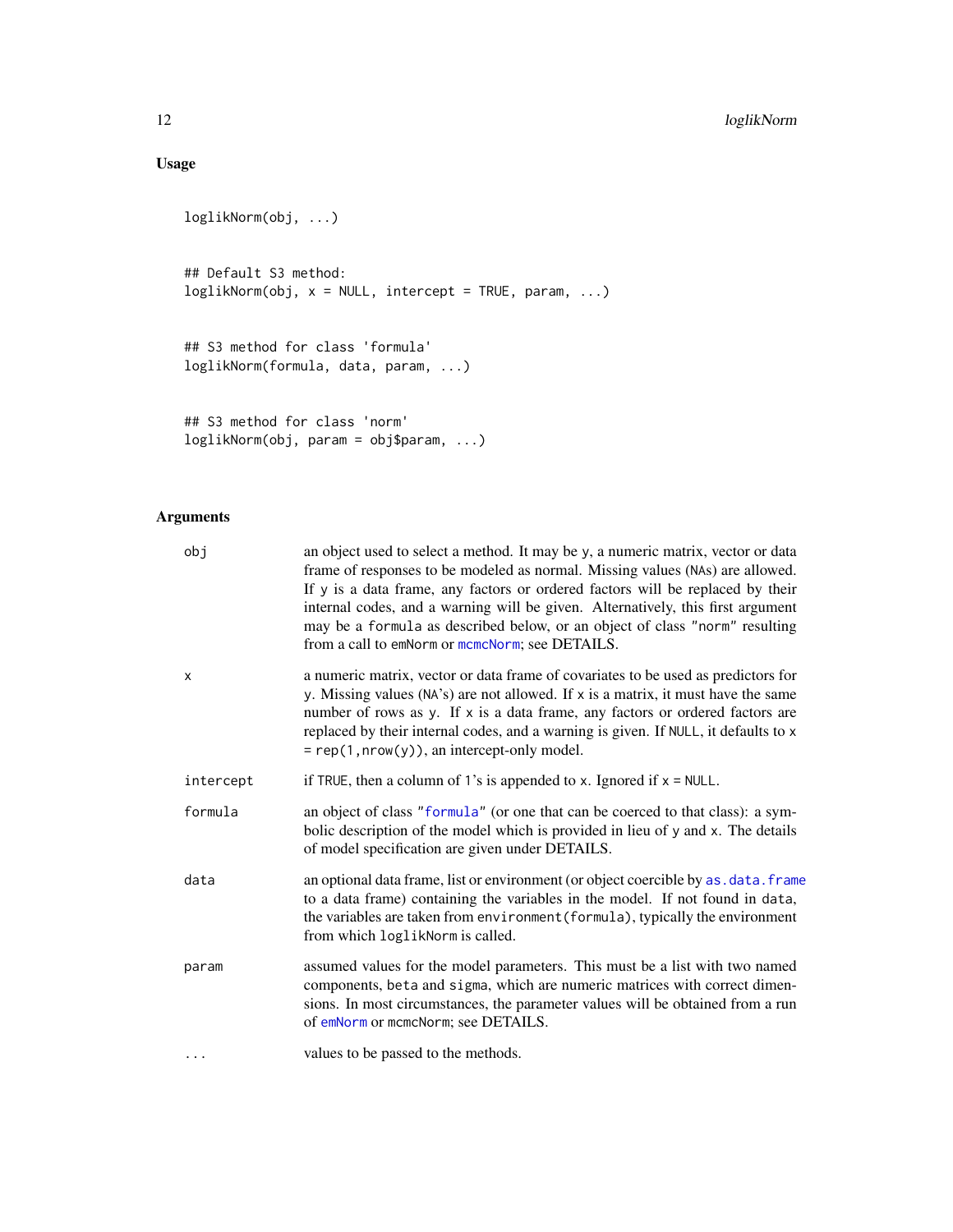#### <span id="page-12-0"></span>loglikNorm 13

#### Details

The simplest way to call loglikNorm is to provide an object of class "norm" as its sole argument, where that object is the result of a call to [emNorm](#page-2-1) or [mcmcNorm](#page-16-1). The parameter values stored in that object will then be passed to loglikNorm automatically.

Alternatively, one may call loglikNorm by providing as the first argument y, a vector or matrix of data to be modeled as normal, and an optional vector or matrix of predictors x. Missing values NA are allowed in y but not in x.

A third way to call loglikNorm is to provide formula, a formula for a (typically multivariate) linear regression model in the manner expected by  $\text{lm}$  $\text{lm}$  $\text{lm}$ . A formula is given as y  $\sim$  model, where y is either a single numeric variable or a matrix of numeric variables bound together with the function [cbind](#page-0-0). The right-hand side of the formula (everything to the right of  $\sim$ ) is a linear predictor, a series of terms separated by operators +, : or \* to specify main effects and interactions. Factors are allowed on the right-hand side and will enter the model as contrasts among the [levels](#page-0-0). The intercept term 1 is included by default; to remove the intercept, use -1.

Calling loglikNorm is equivalent to calling [logpostNorm](#page-13-1) with prior="uniform".

## Value

a numeric value reporting the observed-data loglikelihood

## Author(s)

Joe Schafer <Joseph.L.Schafer@census.gov>

## References

Schafer, J.L. (1997) *Analysis of Incomplete Multivariate Data*. London: Chapman & Hall/CRC Press.

For more information about this function and other functions in the norm2 package, see *User's Guide for* norm2 in the library subdirectory doc.

## See Also

[emNorm](#page-2-1), [mcmcNorm](#page-16-1), [logpostNorm](#page-13-1)

## Examples

```
## run EM for cholesterol data and display the
## loglikelihood values at all iterations
data(cholesterol)
emResult <- emNorm(cholesterol)
print( emResult$loglik )
```
## compute the loglikelihood at the final estimate ## and compare it to the last loglikelihood value ## reported by emNorm loglik.max <- loglikNorm(emResult)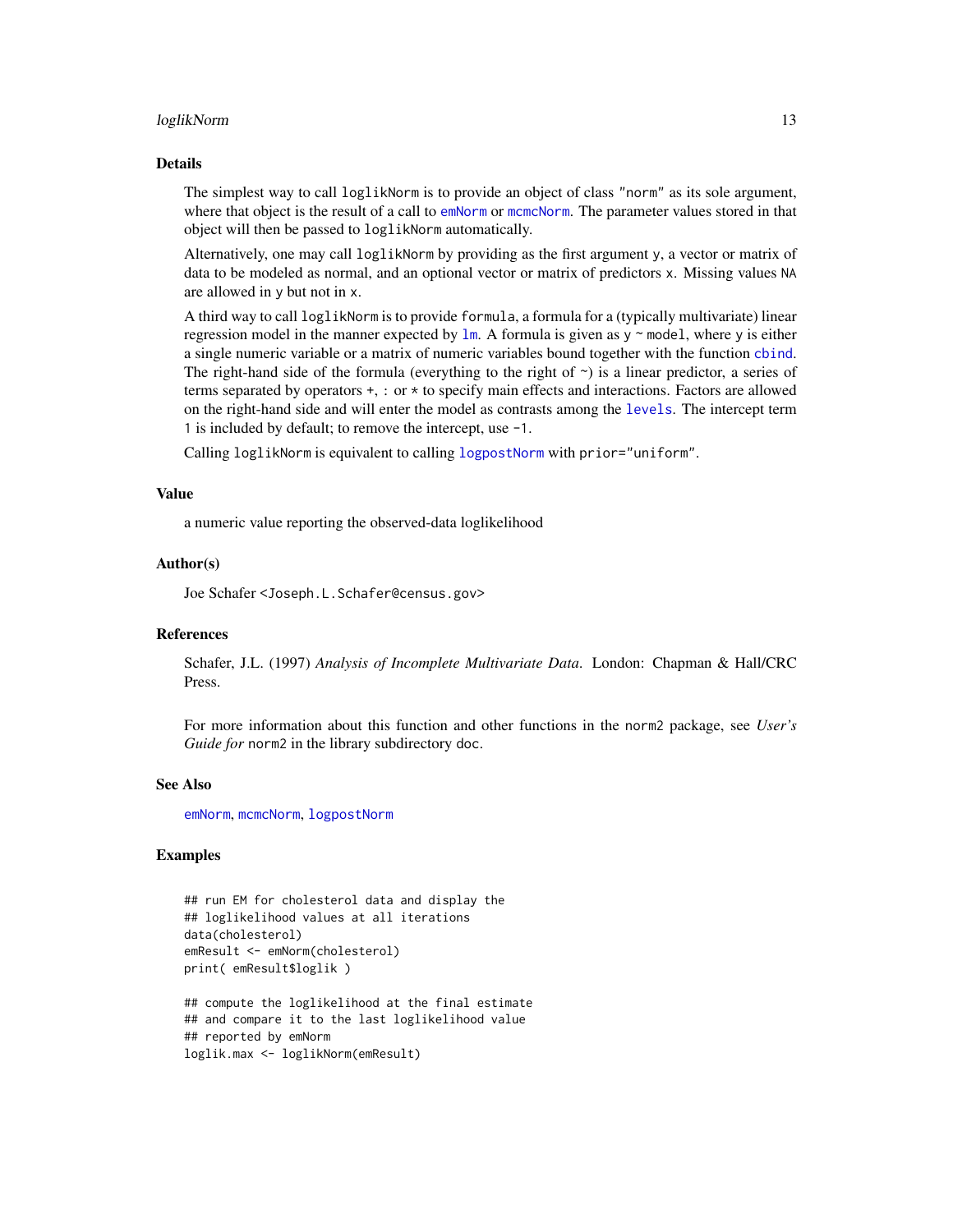```
print( loglik.max - emResult$loglik[ emResult$iter ] )
## The result from loglikNorm is slightly higher,
## because the last value reported by emNorm is the
## loglikelihood at the BEGINNING of the last iteration
```
<span id="page-13-1"></span>logpostNorm *Observed-data log-posterior density for incomplete multivariate normal data*

#### **Description**

Computes the observed-data log-posterior density function at given parameter values for an incomplete dataset under a normal model.

## Usage

```
logpostNorm(obj, ...)
## Default S3 method:
logpostNorm(obj, x = NULL, intercept = TRUE, param,prior = "uniform", prior.df = NULL, prior.sscp = NULL, ...)
## S3 method for class 'formula'
logpostNorm(formula, data, param,
   prior = "uniform", prior.df = NULL, prior.sscp = NULL, ...)
## S3 method for class 'norm'
```

```
logpostNorm(obj, param = obj$param, prior = obj$prior,
   prior.df = obj$prior.df, prior.sscp = obj$prior.sscp, ...)
```
## Arguments

obj an object used to select a method. It may be y, a numeric matrix, vector or data frame of responses to be modeled as normal. Missing values (NAs) are allowed. If y is a data frame, any factors or ordered factors will be replaced by their internal codes, and a warning will be given. Alternatively, this first argument may be a formula as described below, or an object of class "norm" resulting from a call to emNorm or [mcmcNorm](#page-16-1); see DETAILS. x a numeric matrix, vector or data frame of covariates to be used as predictors for

y. Missing values (NA's) are not allowed. If x is a matrix, it must have the same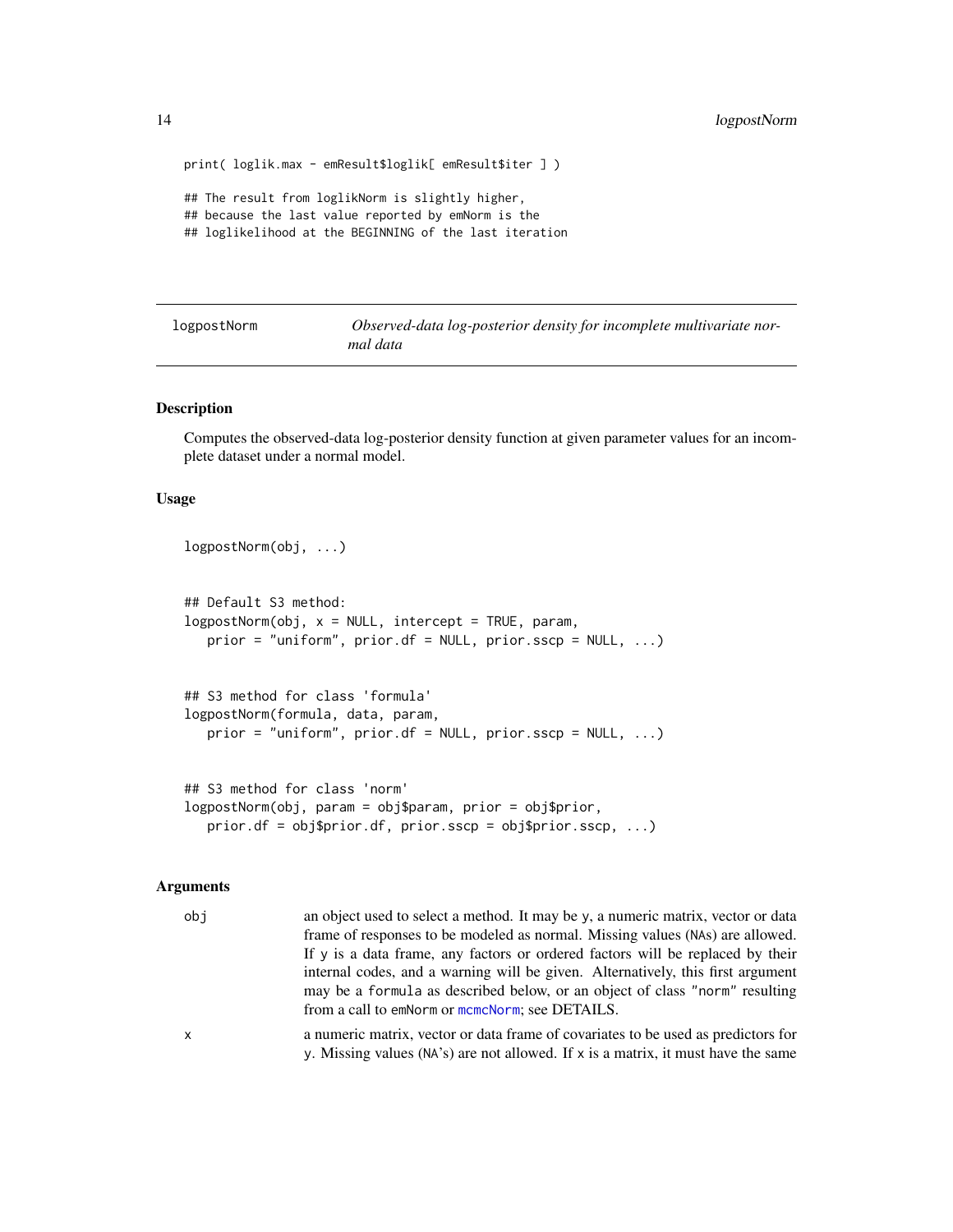<span id="page-14-0"></span>

|            | number of rows as y. If x is a data frame, any factors or ordered factors are<br>replaced by their internal codes, and a warning is given. If NULL, it defaults to x<br>$= rep(1, nrow(y)),$ an intercept-only model.                                                                       |
|------------|---------------------------------------------------------------------------------------------------------------------------------------------------------------------------------------------------------------------------------------------------------------------------------------------|
| intercept  | if TRUE, then a column of 1's is appended to x. Ignored if $x = NULL$ .                                                                                                                                                                                                                     |
| formula    | an object of class "formula" (or one that can be coerced to that class): a sym-<br>bolic description of the model which is provided in lieu of y and x. The details<br>of model specification are given under DETAILS.                                                                      |
| data       | an optional data frame, list or environment (or object coercible by as . data. frame<br>to a data frame) containing the variables in the model. If not found in data,<br>the variables are taken from environment (formula), typically the environment<br>from which logpostNorm is called. |
| param      | assumed values for the model parameters. This must be a list with two named<br>components, beta and sigma, which are numeric matrices with correct dimen-<br>sions. In most circumstances, the parameter values will be obtained from a run<br>of emNorm or mcmcNorm; see DETAILS.          |
| prior      | should be "uniform", "jeffreys", "ridge" or "invwish". If "ridge" then<br>prior.df must be supplied. If "invwish" then prior.df and prior.sscp<br>must be supplied.                                                                                                                         |
| prior.df   | prior degrees of freedom for a ridge (prior="ridge") or inverted Wishart (prior="invwish")<br>prior.                                                                                                                                                                                        |
| prior.sscp | prior sums of squares and cross-products (SSCP) matrix for an inverted Wishart<br>prior (prior="invwish").                                                                                                                                                                                  |
| $\cdots$   | values to be passed to the methods.                                                                                                                                                                                                                                                         |

## Details

The simplest way to call logpostNorm is to provide an object of class "norm" as its sole argument, where that object is the result of a call to [emNorm](#page-2-1) or [mcmcNorm](#page-16-1). The parameter values stored in that object will then be passed to logpostNorm automatically.

Alternatively, one may call logpostNorm by providing as the first argument y, a vector or matrix of data to be modeled as normal, and an optional vector or matrix of predictors x. Missing values NA are allowed in y but not in x.

A third way to call logpostNorm is to provide formula, a formula for a (typically multivariate) linear regression model in the manner expected by  $1m$ . A formula is given as  $y \sim$  model, where y is either a single numeric variable or a matrix of numeric variables bound together with the function [cbind](#page-0-0). The right-hand side of the formula (everything to the right of  $\gamma$ ) is a linear predictor, a series of terms separated by operators +, : or \* to specify main effects and interactions. Factors are allowed on the right-hand side and will enter the model as contrasts among the [levels](#page-0-0). The intercept term 1 is included by default; to remove the intercept, use -1.

## Value

a numeric value reporting the observed-data log-posterior density

## Author(s)

Joe Schafer <Joseph.L.Schafer@census.gov>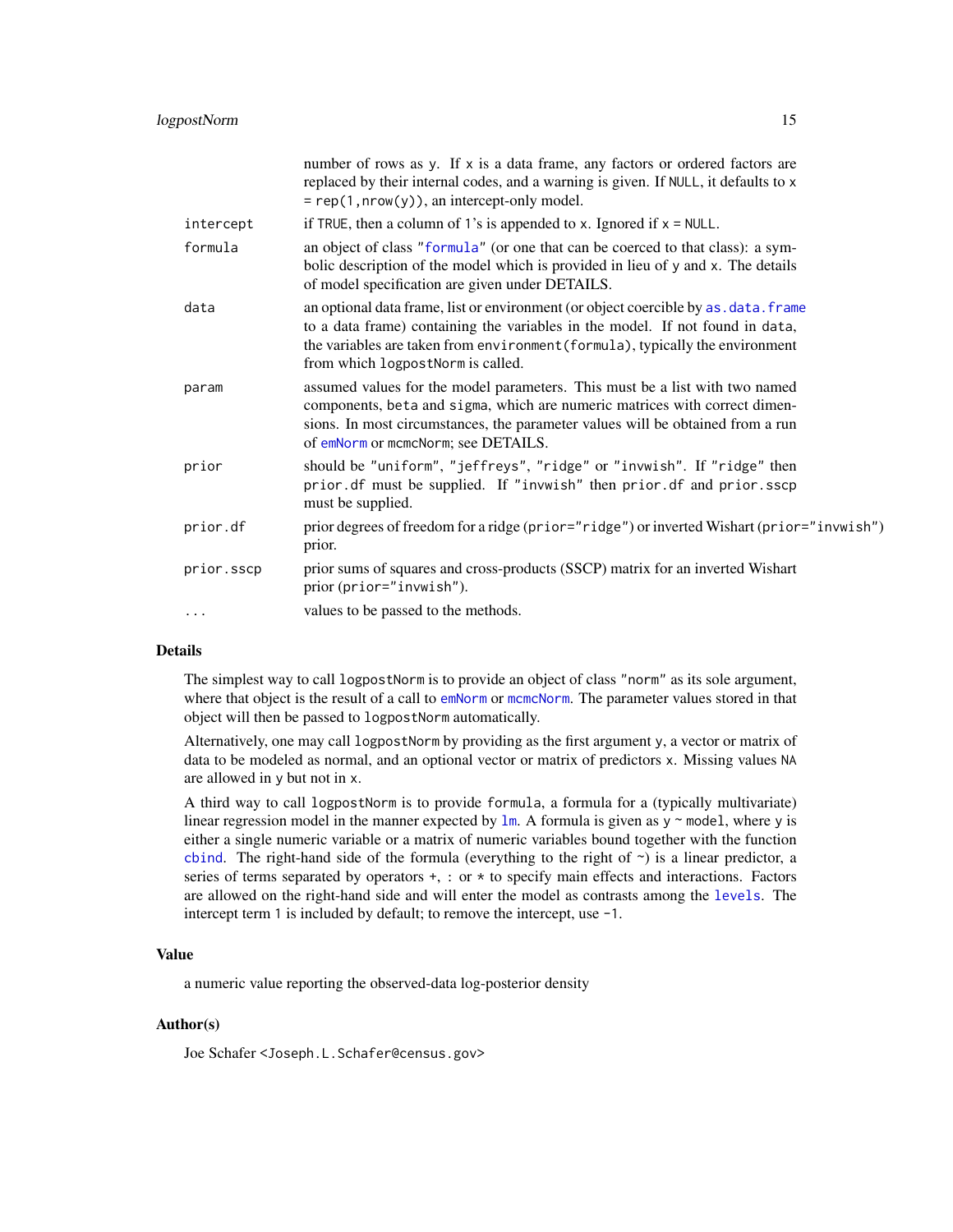## <span id="page-15-0"></span>References

Schafer, J.L. (1997) *Analysis of Incomplete Multivariate Data*. London: Chapman & Hall/CRC Press.

For more information about this function and other functions in the norm2 package, see *User's Guide for* norm2 in the library subdirectory doc.

## See Also

[emNorm](#page-2-1), [mcmcNorm](#page-16-1), [loglikNorm](#page-10-1)

## Examples

```
## run EM for marijuana data with ridge prior and print the
## last value of the log-posterior density
data(marijuana)
emResult <- emNorm(marijuana, prior="ridge", prior.df=0.5)
print( emResult$logpost[ emResult$iter ] )
```

```
## compute the log-posterior density at the final estimate
## and compare it to the last value reported by emNorm
logpost.max <- logpostNorm(emResult)
print( logpost.max - emResult$logpost[ emResult$iter ] )
```

```
## The result from logpostNorm is slightly higher,
## because the last value reported by emNorm is the
## log-posterior at the BEGINNING of the last iteration
```
marijuana *Changes in heart rate after marijuana use*

#### Description

This dataset comes from a pilot study to investigate the effects of marijuana. Nine male subjects received three treatments each (placebo, low dose and high dose) and the order of treatments was balanced in a replicated 3 x 3 Latin square. Under each treatment, the change in heart rate (beats per minute above baseline) was recorded 15 minutes after smoking and 90 minutes after smoking, producing six measures per subject, but five of the 54 data values are missing. These data were analyzed by Schafer (1997, Chap. 5).

## Usage

```
data(marijuana)
```
#### Format

a data frame with 9 rows and 6 variables.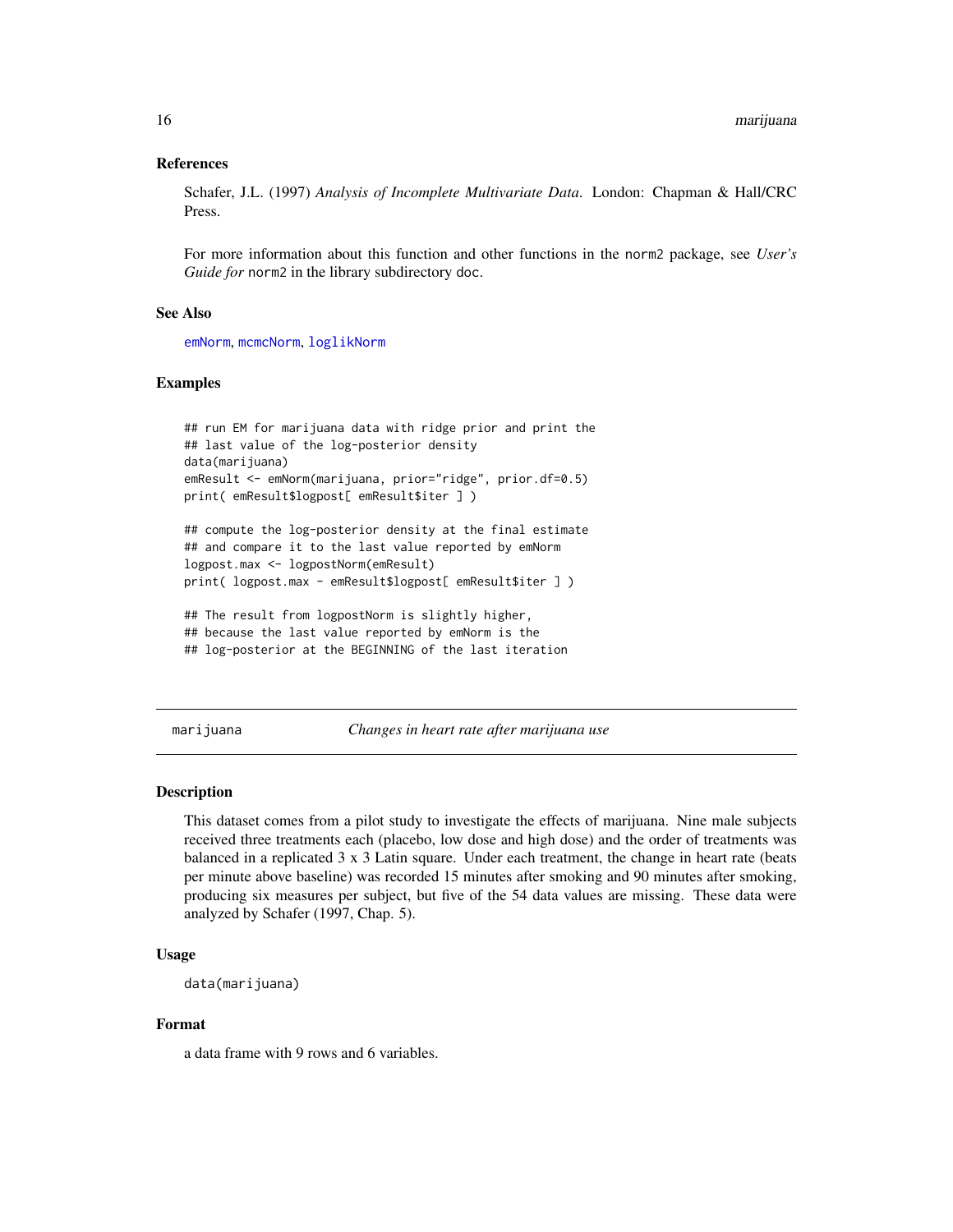#### <span id="page-16-0"></span>mcmcNorm 17

#### Source

Weil, A.T., Zinberg, N.E. and Nelson, J.M. (1968) Clinical and psychological effects of marihuana in man. *Science*, 62, 1234-1242.

## References

Schafer, J.L. (1997) *Analysis of Incomplete Multivariate Data*. London: Chapman & Hall/CRC Press.

For example analyses of this dataset using functions in the norm2 package, see the manual *NORM Package for R, Version 2* in the library subdirectory doc.

<span id="page-16-1"></span>mcmcNorm *MCMC algorithm for incomplete multivariate normal data*

## Description

Simulates parameters and missing values from a joint posterior distribution under a normal model using Markov chain Monte Carlo.

#### Usage

```
mcmcNorm(obj, ...)
## Default S3 method:
mcmCNorm(obj, x = NULL, intercept = TRUE,starting.values, iter = 1000, multicycle = NULL,
   seeds = NULL, prior = "uniform",
   prior.df = NULL, prior.sscp = NULL, save.all.series = TRUE,
   save.worst.series = FALSE, worst.linear.coef = NULL,
   impute.every = NULL, ...)## S3 method for class 'formula'
mcmcNorm(formula, data, starting.values,
   iter = 1000, multicycle = NULL, seeds = NULL, prior = "uniform",
   prior.df = NULL, prior.sscp = NULL, save.all.series = TRUE,
   save.worst.series = FALSE, worst.linear.coef = NULL,
   impute.every=NULL, ...)
## S3 method for class 'norm'
mcmcNorm(obj, starting.values = obj$param,
   iter = 1000, multicycle = obj$multicycle,
```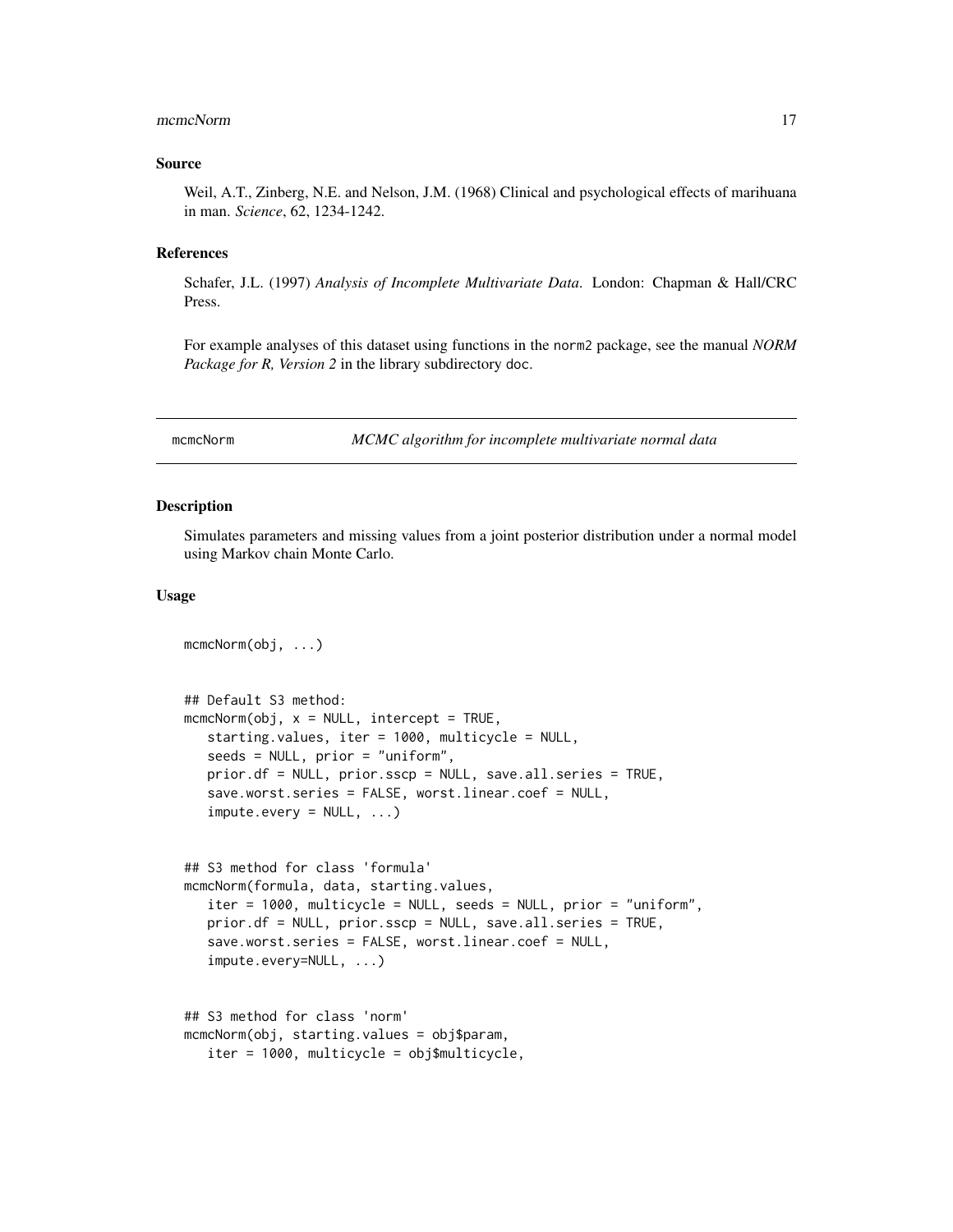```
seeds = NULL, prior = obj$prior, prior.df = obj$prior.df,
prior.sscp = obj$prior.sscp,
save.all.series = !(obj$method=="MCMC" & is.null( obj$series.beta )),
save.worst.series = !is.null( obj$worst.linear.coef ),
worst.linear.coef = obj$worst.linear.coef,
impute.every = obj$impute.every, ...)
```
## Arguments

| obj             | an object used to select a method. It may be y, a numeric matrix, vector or data<br>frame containing response variables to be modeled as normal. Missing values<br>(NAs) are allowed. If y is a data frame, any factors or ordered factors will be<br>replaced by their internal codes, and a warning will be given. Alternatively,<br>this first argument may be a formula as described below, or an object of class<br>"norm" resulting from a call to emNorm or mcmcNorm; see DETAILS. |
|-----------------|-------------------------------------------------------------------------------------------------------------------------------------------------------------------------------------------------------------------------------------------------------------------------------------------------------------------------------------------------------------------------------------------------------------------------------------------------------------------------------------------|
| х               | a numeric matrix, vector or data frame of covariates to be used as predictors for<br>y. Missing values (NA's) are not allowed. If x is a matrix, it must have the same<br>number of rows as y. If x is a data frame, any factors or ordered factors are<br>replaced by their internal codes, and a warning is given. If NULL, it defaults to x<br>$= rep(1, nrow(y)),$ an intercept-only model.                                                                                           |
| intercept       | if TRUE, then a column of 1's is appended to x. Ignored if $x = NULL$ .                                                                                                                                                                                                                                                                                                                                                                                                                   |
| formula         | an object of class "formula" (or one that can be coerced to that class): a sym-<br>bolic description of the model which is provided in lieu of y and x. The details<br>of model specification are given under DETAILS.                                                                                                                                                                                                                                                                    |
| data            | an optional data frame, list or environment (or object coercible by as. data. frame<br>to a data frame) containing the variables in the model. If not found in data,<br>the variables are taken from environment (formula), typically the environment<br>from which mcmcNorm is called.                                                                                                                                                                                                   |
| starting.values |                                                                                                                                                                                                                                                                                                                                                                                                                                                                                           |
|                 | starting values for the model parameters. This must be a list with two named<br>components, beta and sigma, which are numeric matrices with correct dimen-<br>sions. In most circumstances, the starting values will be obtained from a prior<br>run of emNorm or mcmcNorm; see DETAILS.                                                                                                                                                                                                  |
| iter            | number of iterations to be performed. By default, each iteration consists of one<br>Imputation or I-step followed by one Posterior or P-step, but this can be changed<br>by multicycle.                                                                                                                                                                                                                                                                                                   |
| multicycle      | number of cycles per iteration, with NULL equivalent to multicycle=1. Speci-<br>fying multicycle= $k$ for some $k$ >1 instructs mcmcNorm to perform the I-step and<br>P-step cycle k times within each iteration; see DETAILS.                                                                                                                                                                                                                                                            |
| seeds           | two integers to initialize the random number generator; see DETAILS.                                                                                                                                                                                                                                                                                                                                                                                                                      |
| prior           | should be "uniform", "jeffreys", "ridge" or "invwish". If "ridge" then<br>prior.df must be supplied. If "invwish" then prior.df and prior.sscp<br>must be supplied. For more information, see DETAILS.                                                                                                                                                                                                                                                                                    |
| prior.df        | prior degrees of freedom for a ridge (prior="ridge") or inverted Wishart (prior="invwish")<br>prior.                                                                                                                                                                                                                                                                                                                                                                                      |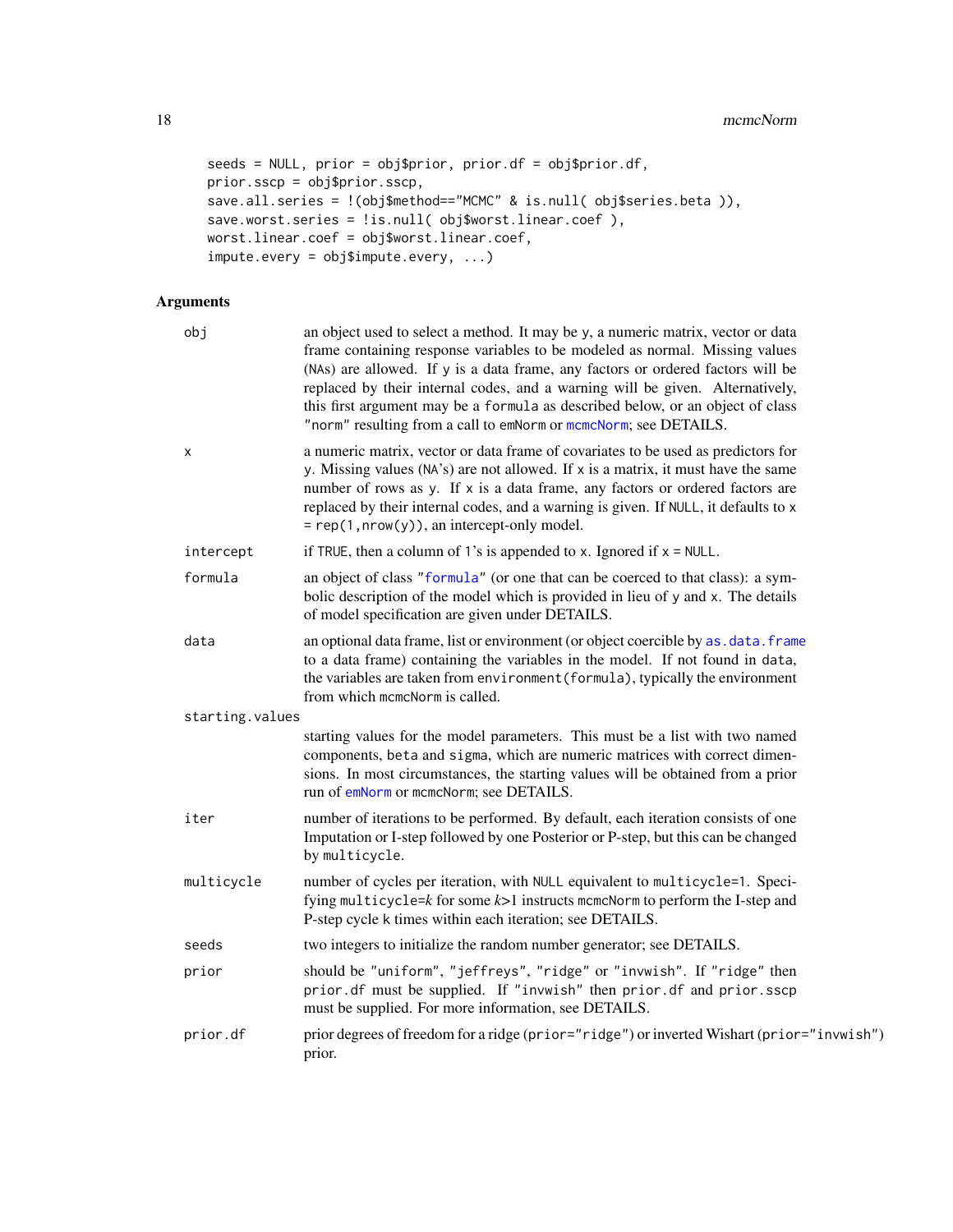#### <span id="page-18-0"></span>mcmcNorm and the contract of the contract of the contract of the contract of the contract of the contract of the contract of the contract of the contract of the contract of the contract of the contract of the contract of t

| prior.sscp        | prior sums of squares and cross-products (SSCP) matrix for an inverted Wishart<br>prior (prior="invwish").                                                                                                                                                                       |  |
|-------------------|----------------------------------------------------------------------------------------------------------------------------------------------------------------------------------------------------------------------------------------------------------------------------------|--|
| save.all.series   |                                                                                                                                                                                                                                                                                  |  |
|                   | if TRUE, then the simulated values of all parameters at all iterations will be saved.                                                                                                                                                                                            |  |
| save.worst.series |                                                                                                                                                                                                                                                                                  |  |
|                   | if TRUE, then the simulated values of the worst linear function of the parame-<br>ters will be saved. Under ordinary circumstances, this function will have been<br>estimated by emNorm after the EM algorithm converged.                                                        |  |
| worst.linear.coef |                                                                                                                                                                                                                                                                                  |  |
|                   | vector or coefficients that define the worst linear function of the parameters.<br>Under ordinary circumstances, these are provided automatically in the result<br>from emNorm.                                                                                                  |  |
| impute.every      | how many iterations to perform between imputations? If impute every=k, then<br>the simulated values for the missing data after every $k$ iterations will be saved,<br>resulting in floor(iter/impute.every) multiple imputations. If NULL, then<br>no imputations will be saved. |  |
| $\ddots$          | values to be passed to the methods.                                                                                                                                                                                                                                              |  |
|                   |                                                                                                                                                                                                                                                                                  |  |

## Details

There are three different ways to specify the data and model when calling mcmcNorm:

- by directly supplying as the initial argument a matrix of numeric response variables y, along with an optional matrix of predictor variables x;
- by supplying a model specification formula, along with an optional data frame data; or
- by supplying an object of class "norm", which was produced by an earlier call to emNorm or [mcmcNorm](#page-16-1).

In the first case, the matrix y is assumed to have a multivariate normal linear regression on x with coefficients beta and covariance matrix sigma, where  $dim(beta)=c(ncol(x),ncol(y))$  and  $dim(sigma) = c(ncol(y),ncol(y))$ . Missing values NA are allowed in y but not in x.

In the second case, formula is a formula for a (typically multivariate) linear regression model in the manner expected by  $\text{Im}$ . A formula is given as y  $\sim$  model, where y is either a single numeric variable or a matrix of numeric variables bound together with the function [cbind](#page-0-0). The right-hand side of the formula (everything to the right of  $\sim$ ) is a linear predictor, a series of terms separated by operators  $+$ , : or  $*$  to specify main effects and interactions. Factors are allowed on the right-hand side and will enter the model as contrasts among the [levels](#page-0-0). The intercept term 1 is included by default; to remove the intercept, use -1.

In the third case, the initial argument to mcmcNorm is an object of class "norm" returned by a previous call to emNorm or [mcmcNorm](#page-16-1). The value of the parameters carried in this object (the estimates from the last iteration of EM or the simulated values from the last iteration of MCMC) will be used as the starting values.

The matrix y is assumed to have a multivariate normal linear regression on x with coefficients beta and covariance matrix sigma, where dim(beta)=c(ncol(x),ncol(y)) and dim(sigma)=c(ncol(y),ncol(y)).

Starting values for the parameters must be provided. In most cases these will be the result of a previous call to emNorm or mcmcNorm. If the starting values are close to the mode (i.e., if they are the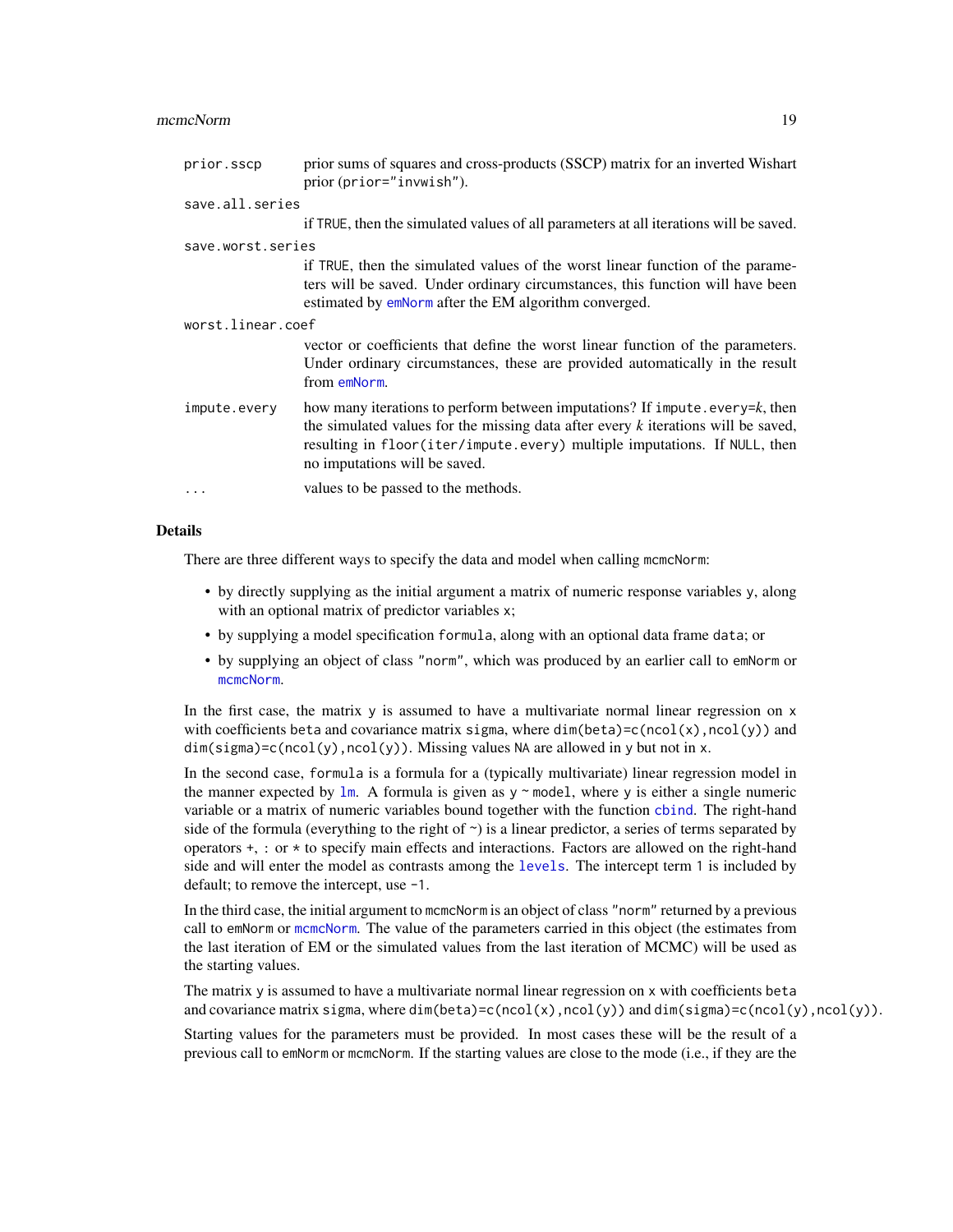<span id="page-19-0"></span>result of an EM run that converged) then the worst linear function of the parameters will be saved at each iteration. If the starting values are the result of a previous run of MCMC, then the new run will be a continuation of the same Markov chain.

If multicycle= $k$  for some  $k>1$ , then the length of the saved parameter series will be reduced by a factor of *k*, and the serial correlation in the series will also be reduced. This option is useful in large problems with many parameters and in slowly converging problems for which many iterations are needed.

norm2 functions use their own internal random number generator which is seeded by two integers, for example, seeds=c(123,456), which allows results to be reproduced in the future. If seeds=NULL then the function will seed itself with two random integers from R. Therefore, results can also be made reproducible by calling [set.seed](#page-0-0) beforehand and taking seeds=NULL.

If prior="invwish" then an inverted Wishart prior distribution is applied to sigma with hyperparameters prior. df (a scalar) and prior. sscp (a symmetric, positive definite matrix of the same dimension as sigma). Using the device of imaginary results, we can interpret prior.sscp/prior.df as a prior guess for sigma, and prior.df as the prior degrees of freedom on which this guess is based.

The usual noninformative prior for the normal regression model (prior="jeffreys") is equivalent to the inverted Wishart density with prior. df equal to 0 and prior. sscp equal to a matrix of  $0$ 's.

The ridge prior (prior="ridge") is a special case of the inverted Wishart (Schafer, 1997). The prior guess for sigma is a diagonal matrix with diagonal elements estimated by regressing the observed values in each column of y on the corresponding rows of x. When prior="ridge", the user must supply a value for prior.df, which determines how strongly the estimated correlations are smoothed toward zero.

If the first argument to mcmcNorm is an object of class "norm", then the parameter values stored in that object will automatically be used as starting values.

For details of the MCMC algorithm, see the manual distributed with the NORM package in the subdirectory doc.

### Value

a list whose class attribute has been set to "norm". This object may be passed as the first argument in subsequent calls to emNorm, [mcmcNorm](#page-16-1), [impNorm](#page-8-1), [loglikNorm](#page-10-1) or [logpostNorm](#page-13-1). The object also carries the original data and specifies the prior distribution, so that these do not need to be provided again.

To see a summary of this object, use the generic function summary, which passes the object to [summary.norm](#page-23-1).

Components of the list may also be directly accessed and examined by the user. Components which may be of interest include:

- iter number of MCMC iterations performed.
- param a list with elements beta and sigma containing the estimated parameters after the final iteration of MCMC. This may be supplied as starting values to emNorm or [mcmcNorm](#page-16-1), or as an argument to [impNorm](#page-8-1), [loglikNorm](#page-10-1) or [logpostNorm](#page-13-1).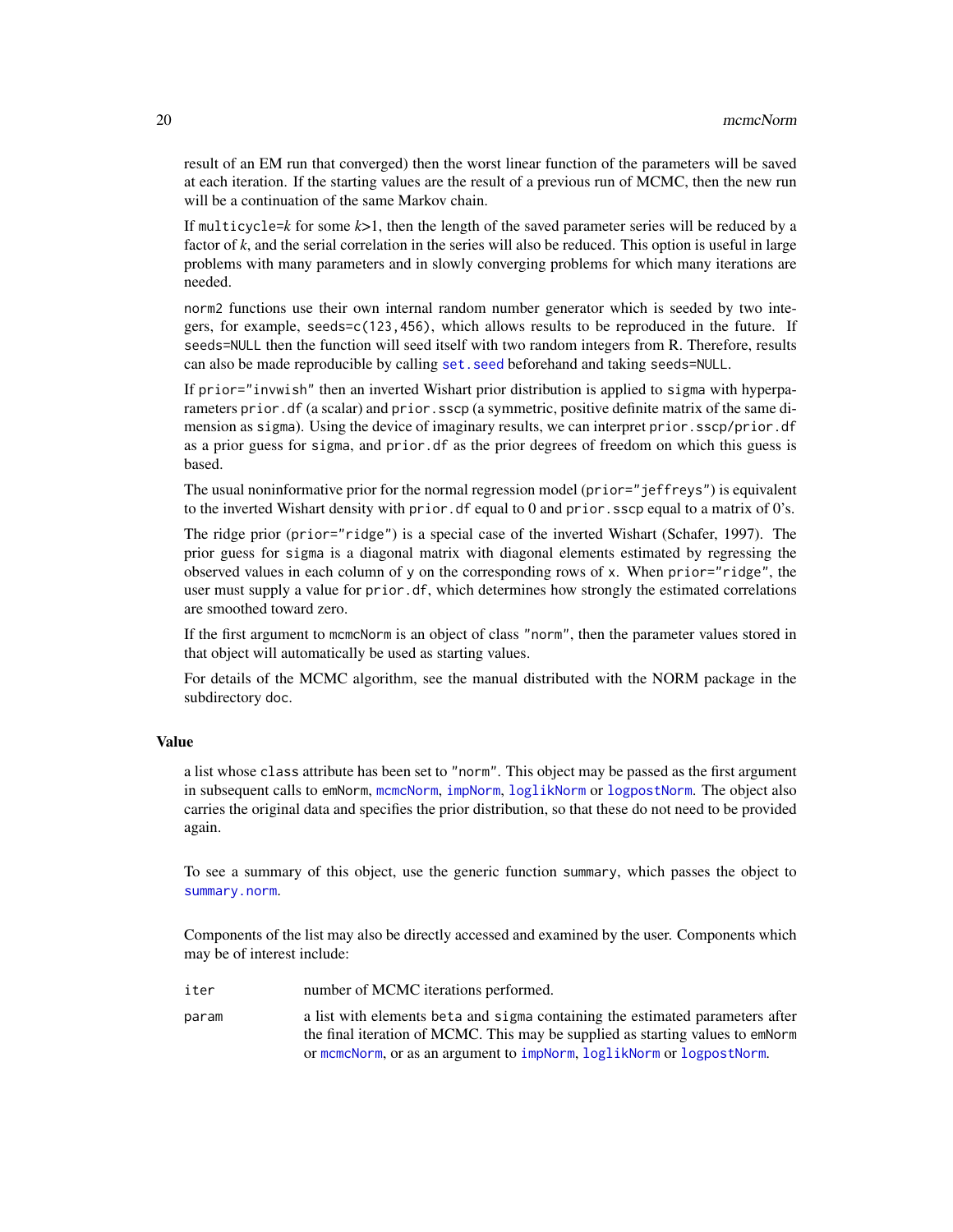<span id="page-20-0"></span>

| loglik       | a numeric vector of length iter reporting the logarithm of the observed-data<br>likelihood function at the start of each iteration.                                                                                                                                                                                                                                                                                                                                                                                                                                                                                                                                                                                   |
|--------------|-----------------------------------------------------------------------------------------------------------------------------------------------------------------------------------------------------------------------------------------------------------------------------------------------------------------------------------------------------------------------------------------------------------------------------------------------------------------------------------------------------------------------------------------------------------------------------------------------------------------------------------------------------------------------------------------------------------------------|
| logpost      | a numeric vector of length iter reporting the logarithm of the observed-data<br>posterior density function at the start of each iteration.                                                                                                                                                                                                                                                                                                                                                                                                                                                                                                                                                                            |
| series.worst | a time-series object (class "ts") which contains the simulated values of the<br>worst linear function of the parameters from all iterations. This will be present<br>if the starting values provided to moment were close enough to the mode to<br>provide a reliable estimate of the worst linear function. The dependence in this<br>series tends to be higher than for other parameters, so examining the depen-<br>dence by plotting the series with plot or its autocorrelation function with acf<br>may help the user to judge how quickly the Markov chain achieves stationarity.<br>For the definition of the worst linear function, see the manual accompanying the<br>NORM package in the subdirectory doc. |
| series.beta  | a multivariate time-series object (class "ts") which contains the simulated val-<br>ues of the coefficients beta from all iterations. This will present if save. all. series=TRUE.                                                                                                                                                                                                                                                                                                                                                                                                                                                                                                                                    |
|              |                                                                                                                                                                                                                                                                                                                                                                                                                                                                                                                                                                                                                                                                                                                       |

- series.sigma a multivariate time-series object (class "ts") which contains the simulated values of the variances and covariances (elements of the lower triangle of sigma) from all iterations. This will be present if save.all.series=TRUE.
- imp.list a list containing the multiple imputations. Each component of this list is a data matrix resembling y, but with NA's replaced by imputed values. The length of the list depends on the values of iter and impute.every.
- miss.patt logical matrix with  $ncol(y)$  columns reporting the missingness patterns seen in y. Each row of miss.patt corresponds to a distinct missingness pattern, with TRUE indicating that the variable is missing and FALSE indicating that the variable is observed.
- miss.patt.freq integer vector of length nrow(miss.patt) indicating, for each missingness pattern, the number of cases or rows of y having that pattern.
- which.patt integer vector of length  $nrow(y)$  indicating the missingness pattern for each row of y. Thus is.na( $y[i,]$ ) is the same thing as miss.patt[which.patt[i],].

## Author(s)

Joe Schafer <Joseph.L.Schafer@census.gov>

## References

Schafer, J.L. (1997) *Analysis of Incomplete Multivariate Data*. London: Chapman & Hall/CRC Press.

For more information about this function and other functions in the NORM package, see *User's Guide for* norm2 in the library subdirectory doc.

## See Also

[emNorm](#page-2-1), [summary.norm](#page-23-1), [impNorm](#page-8-1), [loglikNorm](#page-10-1), [logpostNorm](#page-13-1)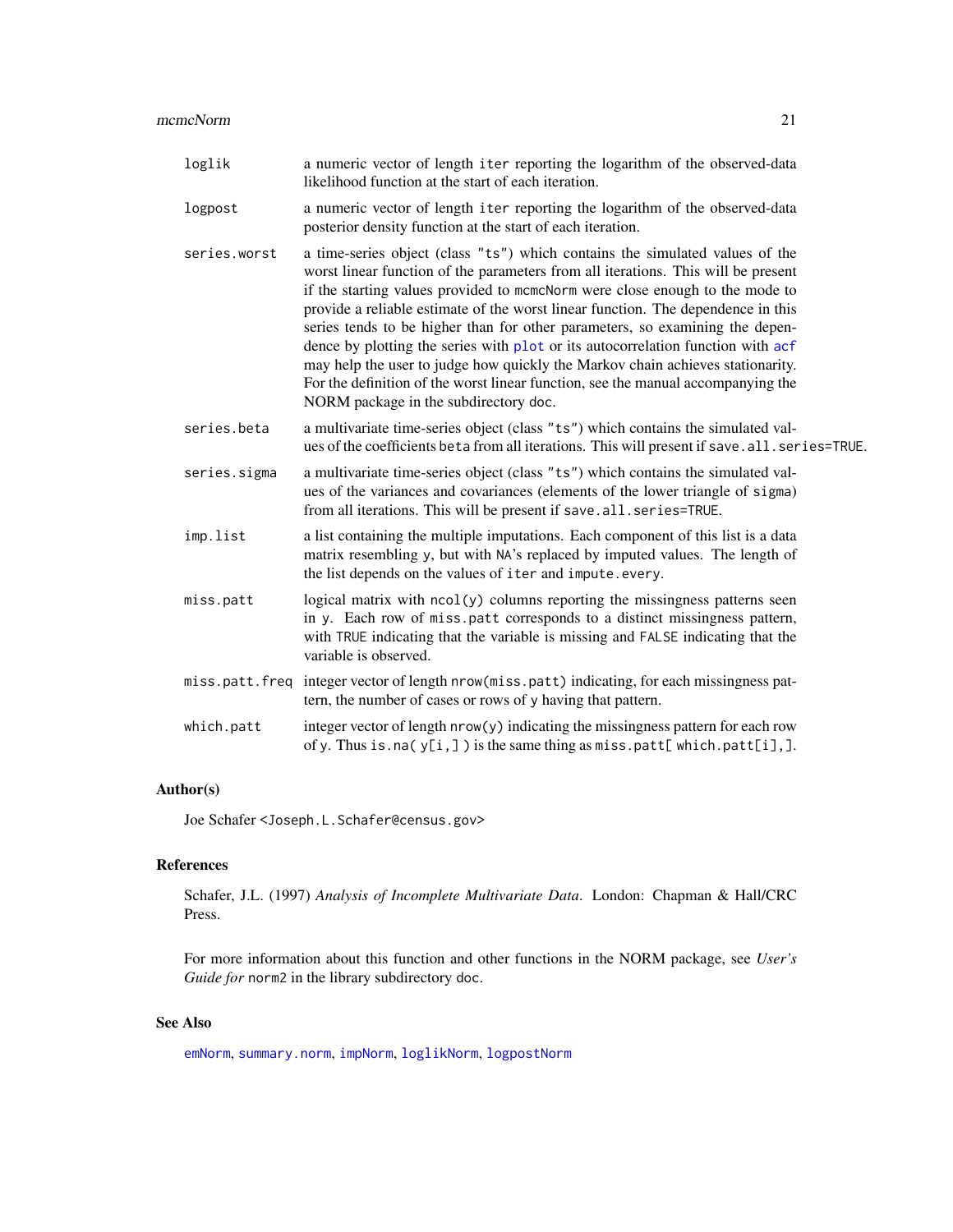## Examples

```
## run EM for marijuana data with ridge prior
data(marijuana)
emResult <- emNorm(marijuana, prior="ridge", prior.df=0.5)
## run MCMC for 5,000 iterations starting from the
## posterior mode using the same prior
mcmcResult <- mcmcNorm(emResult, iter=5000)
## summarize and plot worst linear function
summary(mcmcResult)
plot(mcmcResult$series.worst)
acf(mcmcResult$series.worst, lag.max=50)
## generate 25 multiple imputations, taking
## 100 steps between imputations, and look st
## the first imputed dataset
mcmcResult <- mcmcNorm(emResult, iter=2500, impute.every=100)
mcmcResult$imp.list[[1]]
```
miInference *Combine results from analyses after multiple imputation*

## Description

This function combines the results from data analyses performed after multiple imputation using methods described by Rubin (1987) and others.

## Usage

```
miInference( est.list, std.err.list, method = "scalar",
   df.complete = NULL )
## S3 method for class 'miInference'
print(x, \ldots)
```
## Arguments

| est.list     | a list of estimates to be combined. Each component of this list should be a scalar |
|--------------|------------------------------------------------------------------------------------|
|              | or vector containing point estimates from the analysis of an imputed dataset.      |
|              | This list should have M components, where M is the number of imputations,          |
|              | and all components should have the same length.                                    |
| std.err.list | a list of standard errors to be combined. Each component of this list should be a  |
|              | scalar or vector of standard errors associated with the estimates in est. list.    |

<span id="page-21-0"></span>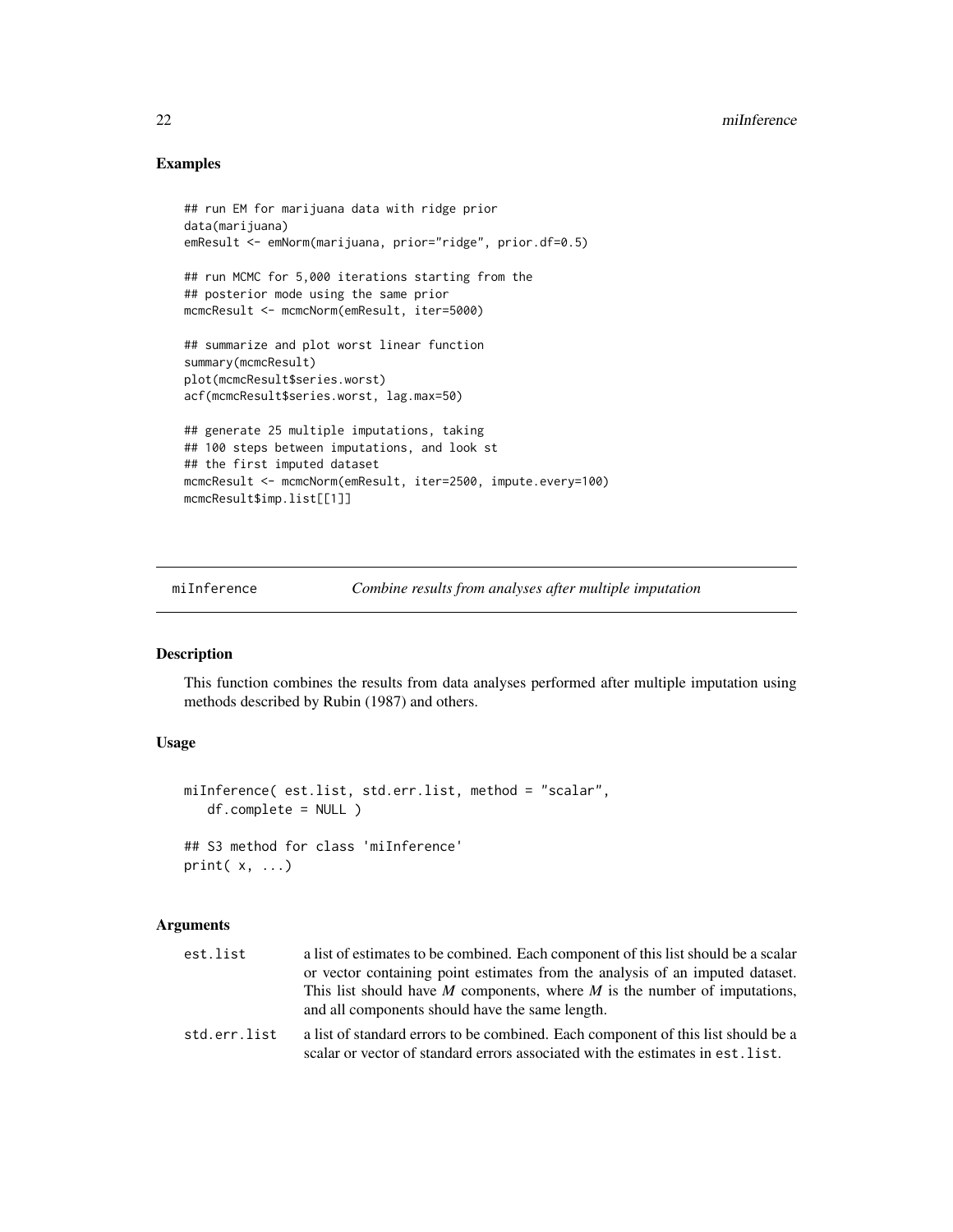#### miInference 23

| method       | how are the estimates to be combined? At present, the only type allowed is<br>"scalar", which means that estimands are treated as one-dimensional entities.<br>If est. list contains vectors, inference for each element of the vector is carried<br>out separately; covariances among them are not considered. |
|--------------|-----------------------------------------------------------------------------------------------------------------------------------------------------------------------------------------------------------------------------------------------------------------------------------------------------------------|
| df.complete  | degrees of freedom assumed for the complete-data inference. This should be<br>a scalar or a vector of the same length as the components of est. list and<br>std.err.list.                                                                                                                                       |
| $\mathsf{x}$ | a result from miInference.                                                                                                                                                                                                                                                                                      |
|              | values to be passed to the methods.                                                                                                                                                                                                                                                                             |

## Details

If df.complete = NULL or Inf, the degrees of freedom are computed by the method of Rubin (1987, Chap.3), which assumes that if there were no missing data, the usual normal approximation for large samples would be appropriate, i.e. that a 95% interval would be computed as the estimate plus or minus 1.96 standard errors. Otherwise, the degrees of freedom are computed by the method of Barnard and Rubin (1999), which assumes that an approximate 95% interval without missing data would be the estimate plus or minus qt(.975,df.complete) standard errors.

The result from this function is a list whose class attribute has been set to "miInference". If this list is displayed or printed via the generic function print, it will be formatted into a table resembling the output from a regression analysis with columns for the estimates, standard errors, t-ratios (estimates divided by their standard errors) and p-values for testing the null hypothesis that each estimate is zero.

## Value

a list with the following components:

| names    | character-string labels for the estimands. This is derived from the names at-<br>tribute, if any, of the components of est. list.        |
|----------|------------------------------------------------------------------------------------------------------------------------------------------|
| est      | combined estimate(s).                                                                                                                    |
| std.err  | standard error(s) for est.                                                                                                               |
| df       | degrees of freedom for Student-t approximation. For example, 95% intervals<br>can be computed as est plus or minus qt(.975, df)*std.err. |
| p        | p-value(s) for testing the null hypothesis that each estimand is zero against a<br>two-tailed alternative.                               |
| rel.incr | estimated relative increase(s) in variance due to nonresponse.                                                                           |
| mis.inf  | estimated rate(s) of missing information.                                                                                                |

#### Note

Rubin (1987) defined the rate of missing information as rel.incr +  $2/$  (df+3) divided by (rel.incr+1), which estimates the information lost due to missing values and due to the fact that the number of multiple imputations is finite. We define it as rel. incr divided by (rel. incr+1), the information lost due to missing values, which is consistent with the formulas of Barnard and Rubin (1999).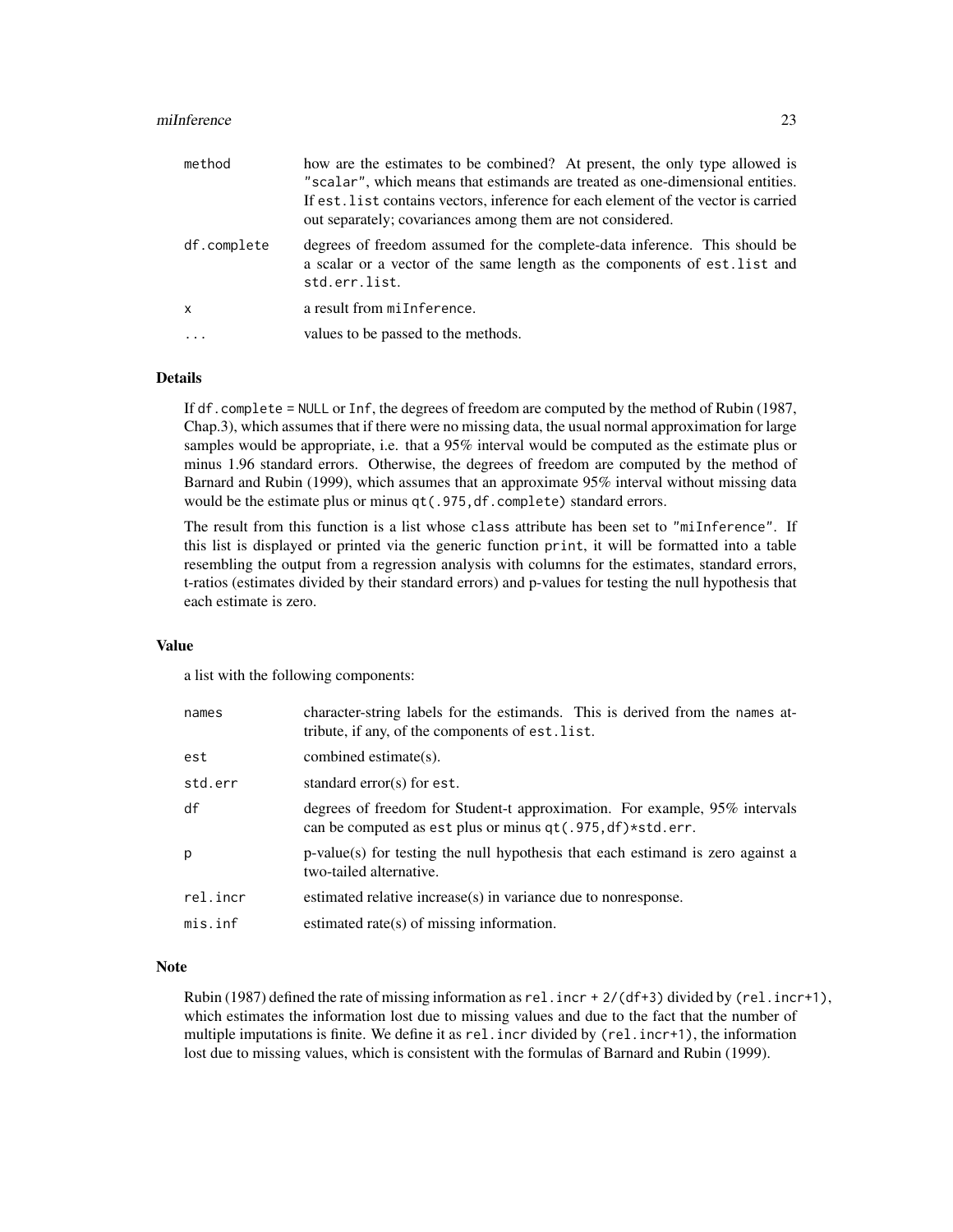#### <span id="page-23-0"></span>Author(s)

Joe Schafer <Joseph.L.Schafer@census.gov>

## References

Barnard, J. and Rubin, D.B. (1999) Small-sample degrees of freedom with multiple imputation. *Biometrika*, 86, 948-955.

Rubin, D.B. (1987) *Multiple Imputation for Nonresponse in Surveys*. New York: Wiley.

For more information about functions in the NORM package, see the manual *NORM Package for R, Version 2* in the subdirectory doc where the library has been installed.

## Examples

```
## create 25 multiple imputations for the cholesterol data
## using functions from the NORM library
data(cholesterol)
emResult <- emNorm(cholesterol)
set.seed(234)
mcmcResult <- mcmcNorm(emResult, iter=2500, impute.every=100)
## get estimates and standard errors for the mean of Y1
## minus the mean of Y3
est.list <- as.list(NULL)
std.err.list <- as.list( NULL )
for( m in 1:25 ){
   yimp <- mcmcResult$imp.list[[m]] # one imputed dataset
   diff <- yimp[,"Y1"] - yimp[,"Y3"]
   est.list[[m]] <- mean(diff)
   std.err.list[[m]] <- sqrt( var(diff) / length(diff) ) }
## combine the results by rules of Barnard and Rubin (1999)
## with df.complete = 27, because a paired t-test in a dataset with
## N=28 cases has 27 degrees of freedom
miResult <- miInference(est.list, std.err.list, df.complete=27)
```
<span id="page-23-1"></span>

print(miResult)

summary.norm *Summarize information from EM or MCMC algorithms* 

## **Description**

Method for summarizing the results from a call to the functions [emNorm](#page-2-1) or [mcmcNorm.](#page-16-1)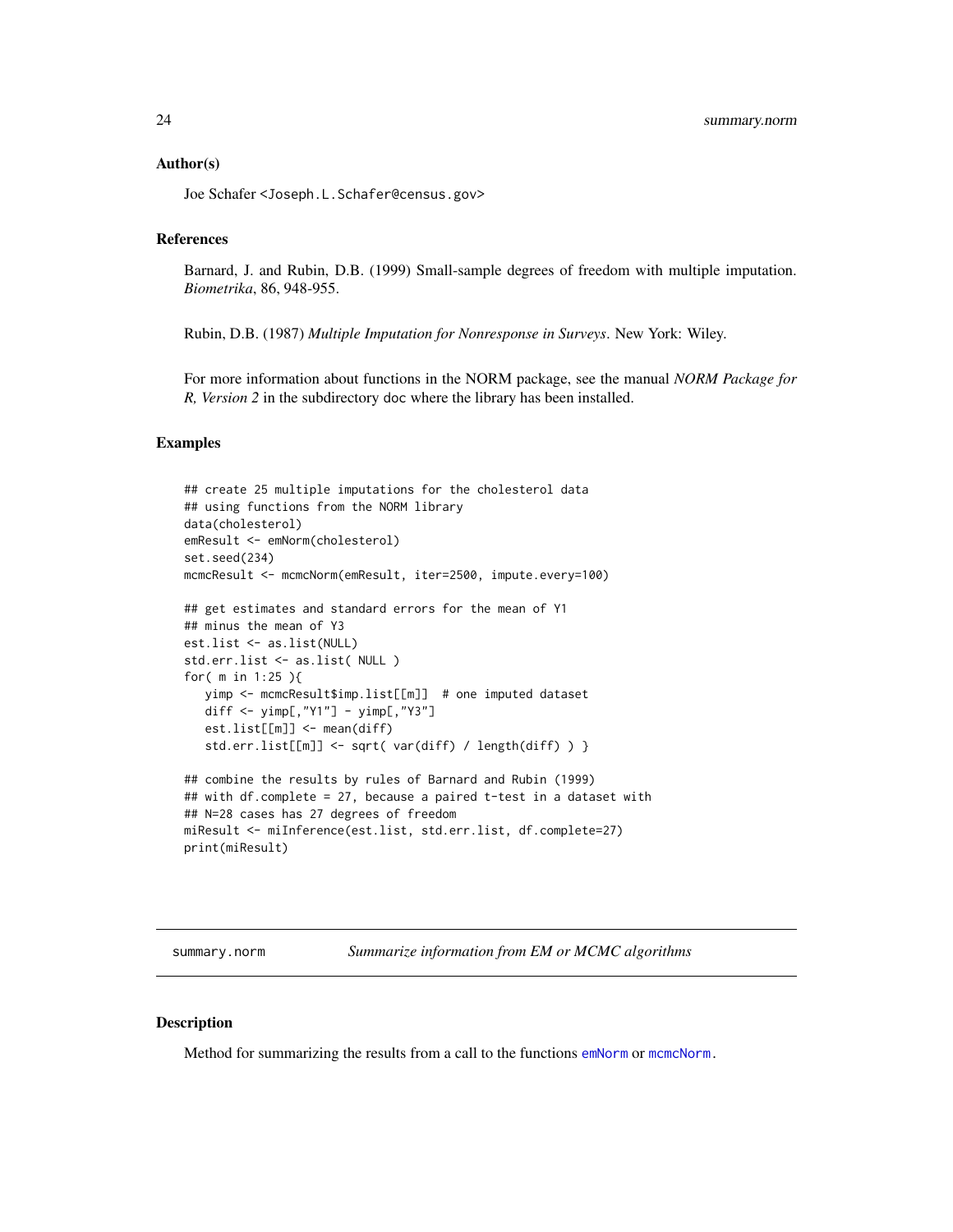## summary.norm 25

## Usage

```
## S3 method for class 'norm'
summary(object, show.variables = (object$method == "EM"),
   show.patterns = (object$method == "EM"),
   show.params = (object$method == "EM"), ...)
## S3 method for class 'summary.norm'
print(x, \ldots)
```
## Arguments

| object        | an object of class "norm" which is produced as the result of a call to emNorm or<br>mcmcNorm; see DETAILS below.                                                       |
|---------------|------------------------------------------------------------------------------------------------------------------------------------------------------------------------|
|               | show variables if TRUE, then tables summarizing the response variables and covariates used in<br>the model will be printed.                                            |
| show.patterns | if TRUE, then a table summarizing the patterns of missingness will be printed.                                                                                         |
| show.params   | if TRUE, then the final values of the parameters (estimates after the final iteration<br>of EM or simulated values after the final iteration of MCMC) will be printed. |
| x             | a result from summary.norm.                                                                                                                                            |
| $\ddots$      | values to be passed to the methods.                                                                                                                                    |
|               |                                                                                                                                                                        |

## Details

The result from a call to emNorm or mcmcNorm is an object of class "norm", which is a list containing results from the EM or MCMC run. The function summary.norm, which is invoked through the generic method summary, summarizes the information contained in this object.

The result from summary.norm is an object of class "summary.norm" which can be displayed or printed via the generic method print.

## Value

A list that includes all the original components of obj plus some additional summaries that are printed via a call to the generic method print. These include:

| x.table      | a summary of all variables appearing in the model as predictors or covariates.                                                                                                                                             |
|--------------|----------------------------------------------------------------------------------------------------------------------------------------------------------------------------------------------------------------------------|
| v.table      | a summary of all variables appearing in the model as responses or outcomes.                                                                                                                                                |
| em.summary   | a summary of the results from the EM run, including: the number of iterations;<br>whether EM converged; and an empirical estimate of the rate of convergence<br>which estimates the worst fraction of missing information. |
| mcmc.summary | a summary of the results from the MCMC run, including: the number of iter-<br>ations; whether imputations were created and, if so, how many; and whether<br>parameter series were saved.                                   |

## Author(s)

Joe Schafer <Joseph.L.Schafer@census.gov>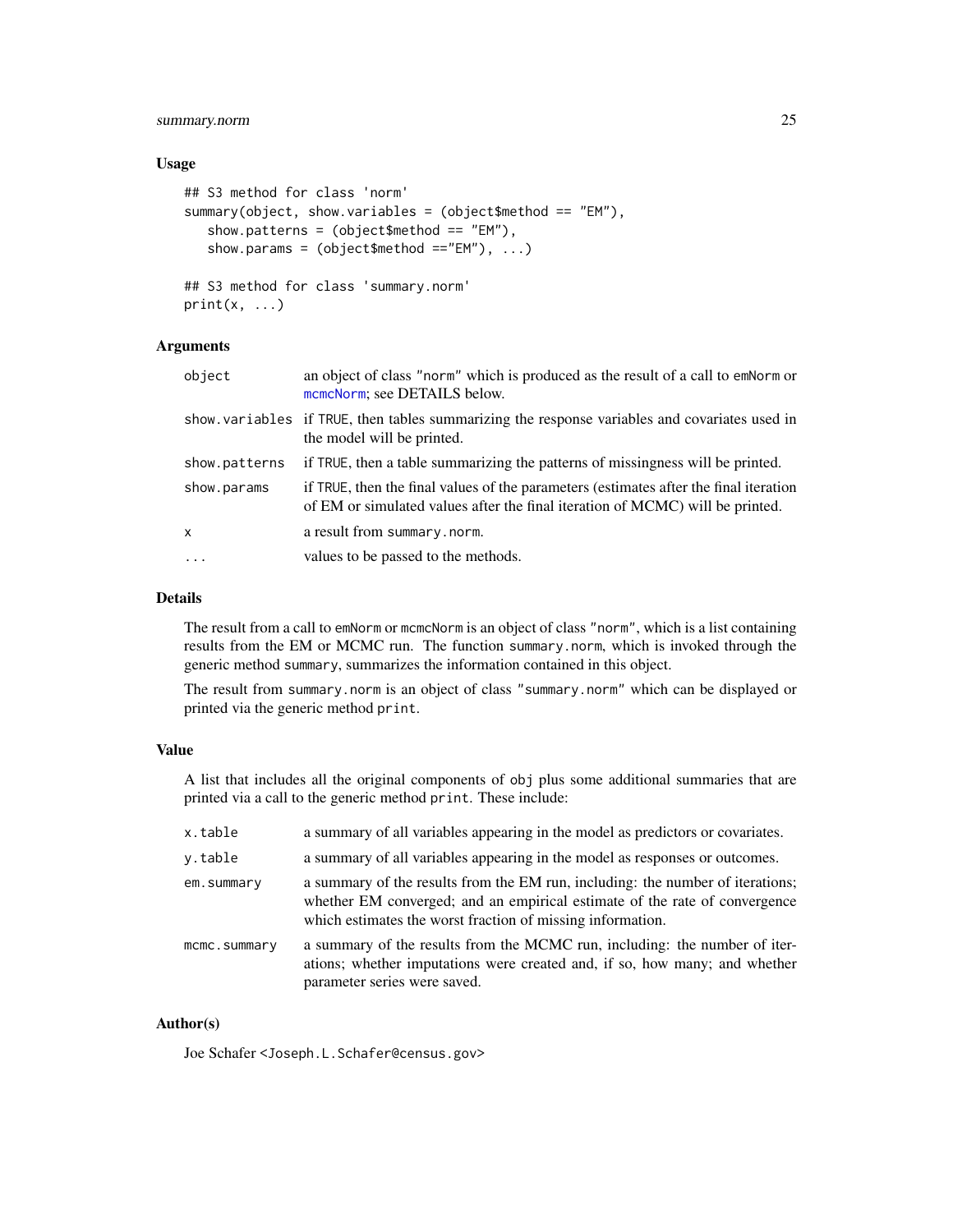## <span id="page-25-0"></span>References

For more information about this function and other functions in the norm2 package, see *User's Guide for* norm2 in the library subdirectory doc.

## See Also

[emNorm](#page-2-1), [mcmcNorm](#page-16-1)

## Examples

```
## run EM for cholesterol data and summarize
data(cholesterol)
emResult <- emNorm(cholesterol)
summary(emResult)
```

```
## run MCMC starting from the ML estimates and summarize
mcmcResult <- mcmcNorm(emResult)
summary(mcmcResult)
```